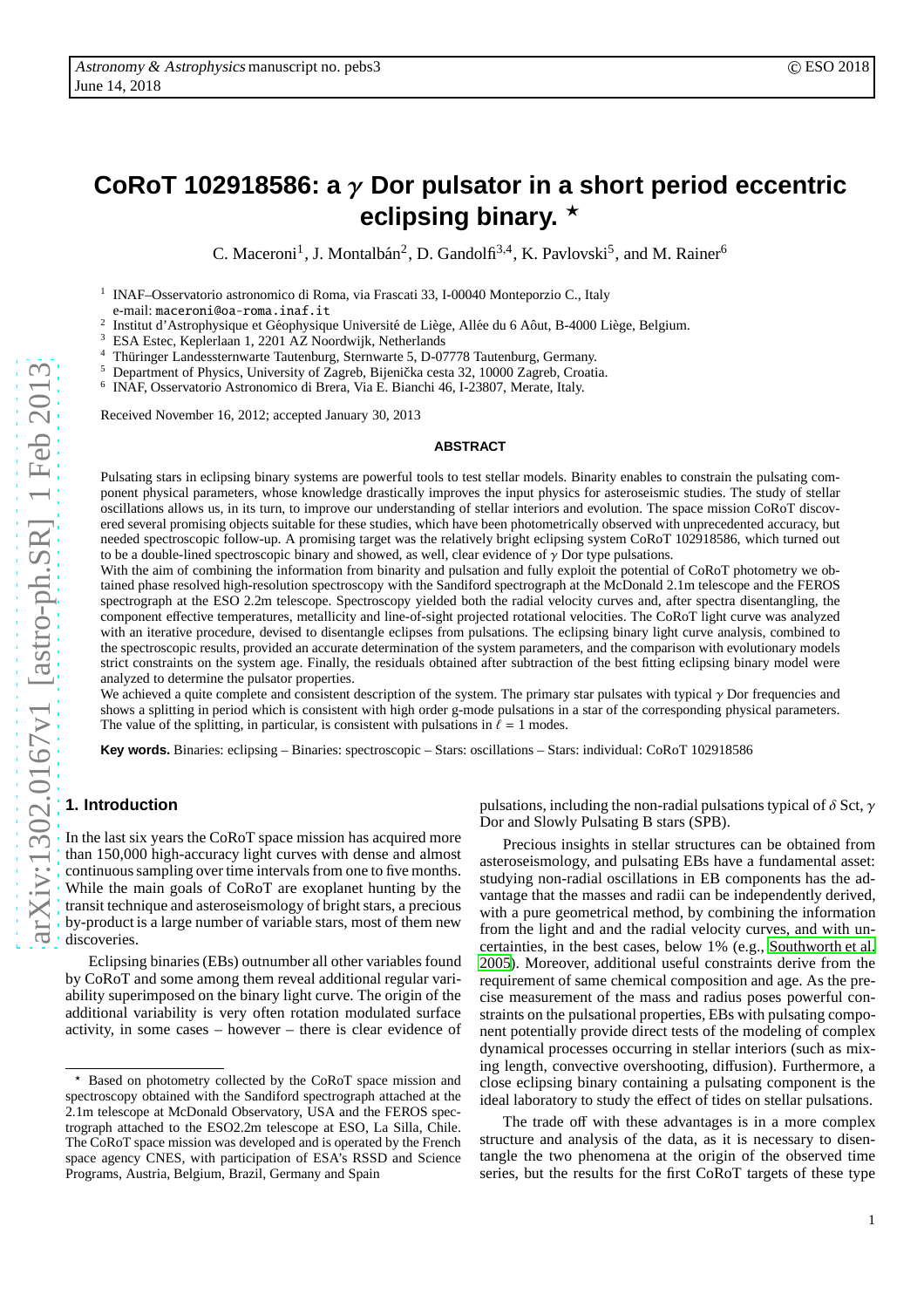studied so far (e.g., [Maceroni et al. 2009;](#page-11-1) [Damiani et al. 2010](#page-11-2); [Sokolovsky et al. 2010](#page-11-3)) are quite encouraging.

Most EBs observed by CoRoT belong to the exoplanet field, whose targets are in the V–magnitude range 11-16.5. Each CoRoT run provides the light curves of several thousands exotargets (up to twelve thousands for the first runs and about half that number after the loss of one of the two data processing units in March '09). The variable stars are automatically classified by the CoRoT Variability Classifier [\(Debosscher et al. 2009\)](#page-11-4) which yields the membership probability for 29 different variability classes.

The detailed inspection of the light curves of EBs and of pulsating stars of the first CoRoT runs allowed us to select a small number of variables showing both eclipses and oscillations. All of them were new discoveries and the only available spectroscopic measurements (if any) were low-dispersion spectra from a ground based survey of CoRoT fields (see next section). We organized, therefore, a program aimed to obtain phase resolved echelle spectroscopy of the suitable targets in the sample.

In this paper we present the results relative to the brightest object of our sample: CoRoT 102918586, which was classified as EB and  $\gamma$  Dor candidate.

The  $\gamma$  Dor variables are A-F stars of luminosity class IV-V pulsating in high-order gravity-modes, with typical frequencies in the range 0.3-3 days. The driving mechanism of pulsations is the modulation of the radiative flux by convection at the base of the convective envelope [\(Guzik et al. 2000](#page-11-5); [Dupret et al. 2005](#page-11-6)). The g-modes probe the deep stellar interior, and - for this reason - are of great interest for asteroseismic studies.

Before the CoRoT and *Kepler* space missions sixty-six γ Dor variables were known, according to [Henry et al. \(2007](#page-11-7)), and about 50 % of them were found in binary stars (12 visual binaries, 10 double-lined and 6 single-lined spectroscopic binaries, no EB). The first  $\gamma$  Dor in an eclipsing binary was announced by Ibanoğlu et al. (2007) but the quality and the coverage of their ground-based photometry was insufficient for a detailed asteroseismic study. Two new candidate  $\gamma$  Dor's in EBs were identified by [Damiani et al.](#page-11-2) [\(2010\)](#page-11-2) and [Sokolovsky et al.](#page-11-3) [\(2010\)](#page-11-3) (CoRoT 102931335 and CoRoT 102980178) but their faintness prevented the collection of spectroscopic data and, therefore, the full exploitation of the EB assets. Many others similar objects have been later identified in the CoRoT and *Kepler* archives, but again, without spectroscopic information.

CoRoT 102918586 is, therefore, the first  $\gamma$  Dor in an EB which can be studied in great detail, thanks to the quality of the CoRoT photometry, to its brightness – making possible to acquire high dispersion spectroscopy – and to the fortunate occurrence of being a double-lined spectroscopic binary.

This paper is organized as follows: Section [2](#page-1-0) and [3](#page-2-0) describe the available data and their reduction, Section [4](#page-3-0) deals with the light and radial velocity curve analysis, Section [5](#page-5-0) is devoted to the analysis of the disentangled component spectra, providing the atmospheric parameters, Section [6](#page-7-0) presents a comparison between the physical elements derived from the analysis and stellar evolutionary models and, finally, Section [7](#page-8-0) analyzes the pulsational properties of the primary component.

# <span id="page-1-0"></span>**2. CoRoT photometry**

CoRoT 102918586 is one of the ∼ 10000 exoplanet targets observed by CoRoT during the "Initial Run" (IRa01), the first scientific run which lasted for about 60<sup>d</sup>. The little pre-launch information on this target was collected in Exo-dat database (operated at CeSAM/LAM, Marseille, France on behalf of the

CoRoT/Exoplanet program, [Deleuil et al. 2009\)](#page-11-9). The target is relatively bright ( $V = 12.45 \pm 0.03$ ). Prior to CoRoT observations its binary nature was unknown. We derived a spectral classification F0 V by carefully re-analyzing [\(Maceroni et al. 2010\)](#page-11-10) low-resolution ( $\hat{R} \approx 1300$ ) spectra, which were obtained with the AAOmega multi-object facilities of the Anglo-Australian Observatory, in the frame of a program aimed to acquire a first spectroscopic snap-shot of the CoRoT fields [\(Guenther et al.](#page-11-11) [2012;](#page-11-11) [Sebastian et al. 2012](#page-11-12)). This spectral classification is excellent agreement with the results obtained, later on, from the Sandiford and FEROS observations.

The point-spread function (PSF) on the CoRoT exoplanet field detectors is actually a mini-spectrum (R∼3), thanks to an objective prism in the optical path of the CoRoT exoplanet channel. Three-colour photometry (the so called red, green, and blue colours) is obtained by splitting the PSF into three subintegrating areas for target stars brighter than  $V \leq 15.2$ . Those colours do not correspond to any standard photometric systems, though [\(Auvergne et al. 2009](#page-11-13)). Yet, they are useful to photometrically rule out false positives mimicking a planetary transit signal [\(Carone et al. 2012\)](#page-11-14). Therefore, even if chromatic light curves were available for our target, our analysis is based mainly on the white light curve, which was obtained summing up all the channels.

This original light curve contains ∼ 78000 points, with a first section (HJD <  $2454162<sup>d</sup>$ ) sampled in the long integration mode (512<sup>s</sup> ) and the rest in the short one (32<sup>s</sup> ). Having checked the absence of high frequency components, we rebinned the time series to the longer step and corrected a long term trend, dividing the light curve by a third order Legendre polynomial. Besides, we discarded with a sigma-clip algorithm the obvious outliers. The result of these preliminary operations is shown in Fig. [1,](#page-2-1) the total number of points is reduced to 8062. Hereafter we will refer to this curve as LC0.

The first step of our iterative procedure was the prewhitening of LC0, with the result of the harmonic fit obtained with Period04 [\(Lenz & Breger 2005](#page-11-15)), i.e. a non-linear least square fit of the frequency, amplitude and phase of the simusoidal components, as derived from the Discrete Fourier Transform (DFT) of the time series. Period04 was applied to LC0 after eclipse masking. The harmonic fit was obtained with the twenty-four frequencies having an amplitude S/N>4, according to the criterion proposed by [Breger et al.](#page-11-16) [\(1993\)](#page-11-16). The first thirteen frequencies, in order of amplitude, are listed in Table [1](#page-2-2) together with corresponding amplitudes, phases and S/N ratios.

In this type of analysis of a single light curve a problem often arises concerning the nature of the orbital period harmonics. On one side, in fact, there could be pulsations excited at orbital overtones by tidal action. On the other features that belong to the orbital variation (e.g. out of eclipse variations due to proximity effect or eccentricity) produce orbital overtones in the frequency spectrum. Besides any deviation of the binary model from the real configuration generates orbital overtones in the residuals obtained by subtraction of the binary model. The analysis of CoRoT 102918586 is a good example in this respect: the first inspection of the light curve, and the knowledge about the luminosity class of the primary star, suggested a binary configuration with two components of similar surface brightness (and hence almost equally deep minima) in a circular orbit, and with an orbital period of  $\approx$  8.78. This implies, as well, small fractional radii of the components and very little tidal deformation.

While it was possible to obtain an excellent fit of binary + pulsations with this model [\(Maceroni et al. 2010\)](#page-11-10), it was problematic to explain the presence of several orbital overtones in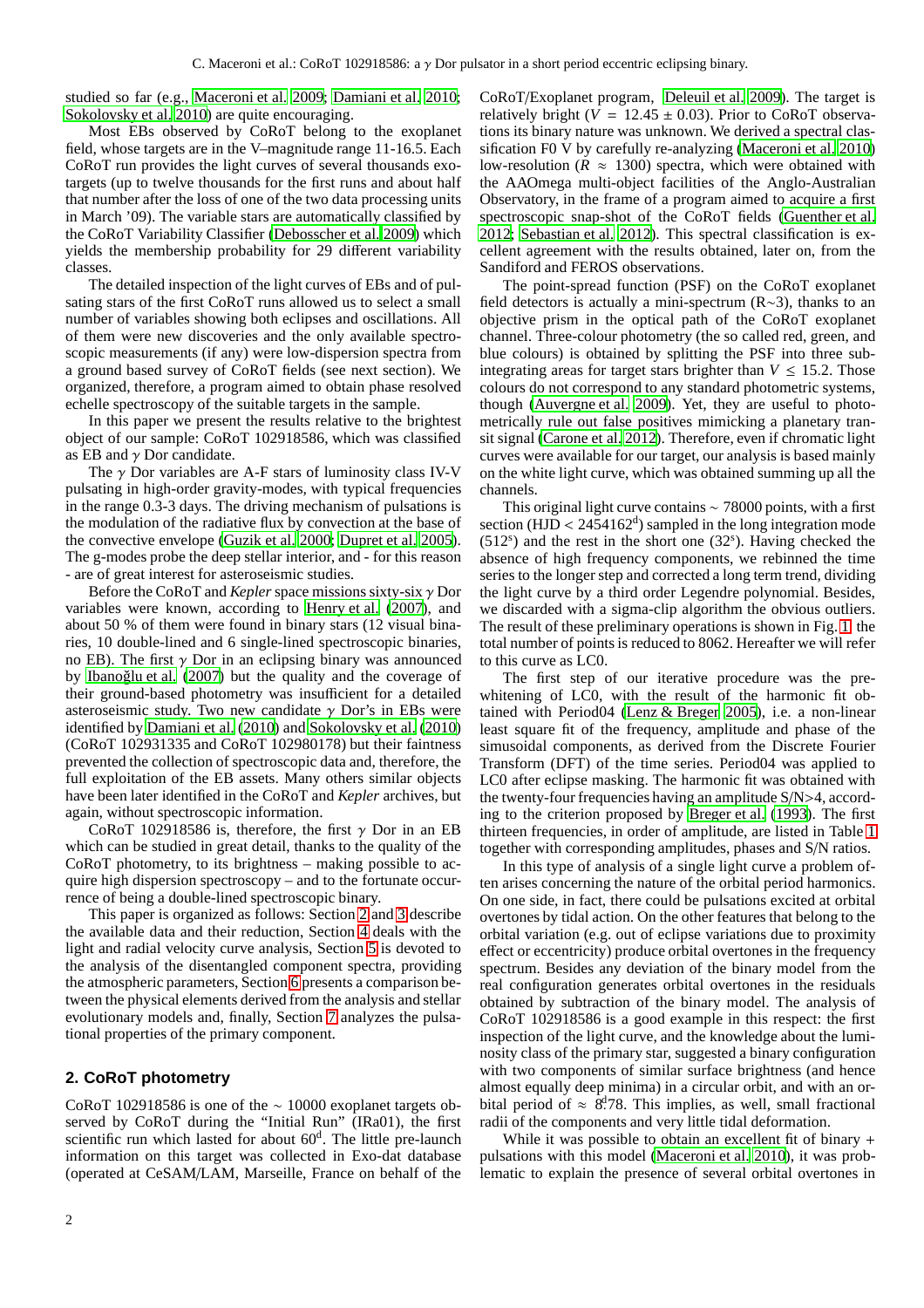the harmonic fit (see Table [1\)](#page-2-2), as tidal forces should be weak in *spherical* components describing *circular* orbits.



<span id="page-2-1"></span>**Fig. 1.** CoRoT 102918586 de-trended white-light light-curve after rebinning to 512<sup>s</sup> and normalization to the mean value (eclipses excluded).

The alternative hypothesis, suggested in the above mentioned paper, was a completely different system configuration: the minima seen in the curve are the same, single eclipse. In that case the system should be formed either by very different stars, or have an elliptic orbit with such an orientation in space to produce an eclipse only when the components are close to periastron passage (e.g., a case similar to that of HD 174884, [Maceroni et al. 2009\)](#page-11-1). This second hypothesis resulted to be the true one after collection of the first series of spectra: the orbit turned out to be elliptic, with half the orbital period, and its inclination angle and longitude of periastron yield a single, grazing, eclipse (see Section [3\)](#page-2-0).

**Table 1.** Results of the preliminary harmonic analysis.

<span id="page-2-2"></span>

| $F(d^{-1})$ | Ampl $\cdot 10^3$ | Phase $(2\pi \text{ rad})$ | $S/N^a$ | remark          |
|-------------|-------------------|----------------------------|---------|-----------------|
| 1.22452(2)  | 4.30116(1)        | 0.1576(3)                  | 24.7    |                 |
| 1.12666(3)  | 3.05882(1)        | 0.1223(4)                  | 21.7    |                 |
| 1.17256(3)  | 2.64945(1)        | 0.6155(5)                  | 24.2    |                 |
| 0.94653(4)  | 1.43687(1)        | 0.2809(9)                  | 16.5    |                 |
| 2.3512(1)   | 0.72474(1)        | 0.101(2)                   | 11.8    |                 |
| 0.4572(1)   | 0.66486(1)        | 0.432(2)                   | 8.51    | $2 F_{orb}$     |
| 0.2277(1)   | 0.53671(1)        | 0.286(2)                   | 7.00    | $F_{orb}$       |
| 2.39622(1)  | 0.49724(1)        | 0.903(3)                   | 9.77    |                 |
| 0.0519(2)   | 0.50943(1)        | 0.251(3)                   | 6.72    |                 |
| 2.4490(2)   | 0.41644(1)        | 0.097(3)                   | 9.65    |                 |
| 0.6833(2)   | 0.44263(1)        | 0.055(3)                   | 7.96    | $3 F_{\rm orb}$ |
| 2.3009(2)   | 0.42179(1)        | 0.944(3)                   | 9.33    |                 |
| 0.9118(2)   | 0.32531(1)        | 0.901(4)                   | 6.49    | $4 F_{orb}$     |

Number in parenthesis: formal errors on the last digit of the LS fit. S/N is computed over an interval of 5  $d^{-1}$ 

The contribution to LC0 only due to eclipses (i. e. the residuals of subtraction of the harmonic fit), was then recomputed subtracting only the 20 frequencies not corresponding to orbital overtones. This orbit-only light curve (Fig. [2,](#page-2-3) LCEB) is no longer flat out of eclipse and shows two almost equal bumps on



<span id="page-2-3"></span>**Fig. 2.** Upper panel: the phased light curve of the eclipsing binary as residuals of the harmonic fit, orbital overtones excluded. Full line: final fit with PHOEBE. Lower panel: fit residuals. The displayed curve is the final result of our procedure (after two steps of iterative pre-whitenening, see text).

the sides of the single minimum, which is exactly the expected shape for a longitude of periastron close to 90 degrees, i.e. a line of view coplanar with the system semi-axis.

The light curve of Fig. [2](#page-2-3) is phased with the ephemeris:

<span id="page-2-4"></span>
$$
T_{\text{minI}} = 2454139.3798(4) + 4939138(6) \times E. \tag{1}
$$

which was derived by a linear fit to the minimum times, computed in their turn with a parabolic fit to the lower section of each minimum. The figure also shows the synthetic light curve of the best fitting binary model computed with PHOEBE (Prša  $& Zwitter\ 2005$ ) and described in Section [4.](#page-3-0)

For the sake of brevity we directly show the final result of the iterative process used to extract LCEB from LC0. The procedure yielding the final LCEB is:

- 1. prewhitening of LC0 with 20 out of the 24 frequencies obtained in the first harmonic fit, as already described
- 2. phasing with the ephemeris of Eq. [1](#page-2-4) and further binning with a variable step, to limit computing time for PHOEBE fitting (namely computation of normal points in phase bins of 0.001 and 0.002 in and out of eclipse).
- 3. subtraction of the PHOEBE fit model from LC0 and new harmonic fit of this full time series.
- 4. prewhitening of LC0 with the results of the previous step, yielding a new 'orbit-only' light curve.

The procedure was stopped after this last stage because there was no significant change in the parameters of the binary model and in the results of the harmonic fit.

The resulting LCEB,which is phased and binned as in step 2, is shown in Fig. [2,](#page-2-3) together with the residuals of the PHOEBE fit. Note that the larger scatter of residuals at primary minimum, and at the predicted position of the secondary one, is partly due to the smaller number of points in the variable width bins.

# <span id="page-2-0"></span>**3. High resolution spectroscopy of CoRoT 102918586**

CoRoT 102918586 is the brightest target of the sample of CoRoT binaries with pulsating components we selected for spec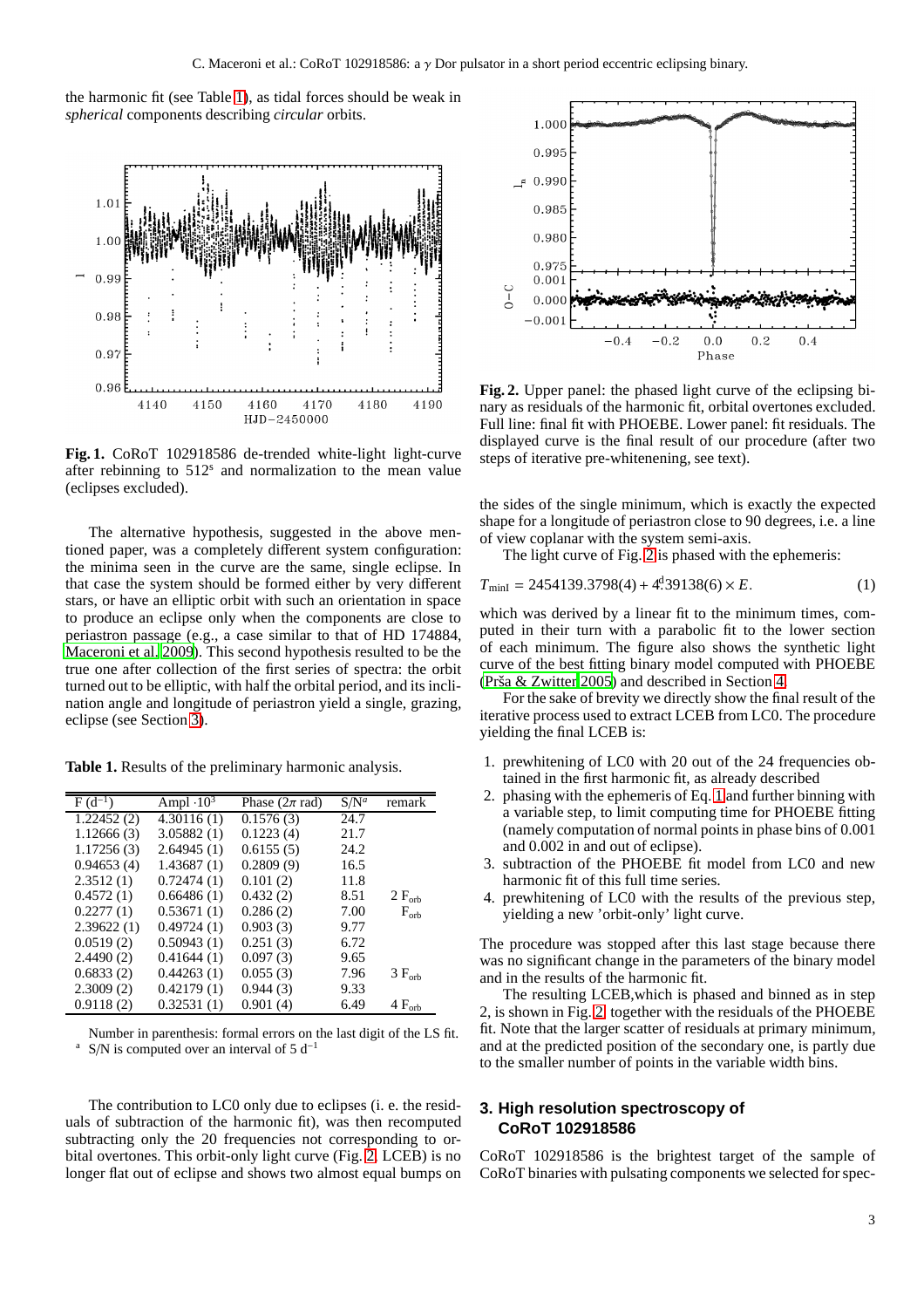troscopic follow-up. We collected echelle spectra with two different instruments, namely: the Sandiford spectrograph, attached on the Cassegrain focus of the 2.1 m Otto Struve telescope at McDonald Observatory (Texas, USA) and the fiber-fed FEROS spectrograph mounted on the ESO 2.2m telescope in La Silla, Chile.

Seven Sandiford spectra were acquired in December 2009 and three in January  $2011$ . We used a 1" slit, which gives a resolving power of  $R = 47000$ . The small size of the CCD detector enables to cover only  $\sim 1000 \text{ Å}$ . We thus set the spectrograph's grating angle to encompass the  $5050 - 6030 \text{ Å}$  wavelength spectral region, which is a good compromise between obtained signal-to-noise (S/N) ratio and number of spectral lines suitable for radial velocity (RV) measurements. Two consecutive spectra of 20-30 minutes were secured in each observing night and subsequently co-added to remove cosmic rays hits. The inspection of the first seven spectra, acquired at McDonald in December 2009, revealed that CoRoT 102918586 is a doublelined spectroscopic binary with an orbital period of about 4.39 days.

Seven more spectra were taken with FEROS in December 2010. FEROS is fed with a 2" fibre, which yields a resolution of  $R = 48000$  and a spectral coverage from 3800 to 8500 Å. We adopted the same observing strategy as that used in the Sandiford observations.

The reduction process involved the usual steps of de-biasing, flat-fielding, background subtraction and wavelength calibration by means of measurements of a ThAr calibration lamp. The spectral section of interest were then normalized to the continuum and barycentric corrections were computed for the time of mid-exposure. The FEROS spectra had a typical S/N of 50-60 in the region 5500-5800  $\AA$  and of 30-40 at 4800  $\AA$ , while Sandiford spectra have a typical S/N 40-50 at 5500 Å.

The component radial velocities were derived with a standard cross correlation algorithm, IRAF's tool FXCOR. In the case of FEROS spectra, we used the wavelength interval 4500 – 4800 Å, rich of metallic lines. As cross correlation template, in the FEROS case, we chose a nearby bright CoRoT primary target (HD 49933) of similar spectra type (F2) and we used, for reference, the RV standard HD 22484. The cross correlation template used for the Sandiford spectra was instead the spectroscopic standard HD 50692 [\(Nidever et al. 2002](#page-11-18)). The radial velocities of the components were derived by fitting two Gaussian curves (with the FXCOR "deblend" function), obviously the fit errors depend on the separation of the CCF peaks.

The radial velocity curves, showing excellent agreement between the two data sets, are shown in Fig. [3,](#page-3-1) the corresponding values in Table [2.](#page-3-2) Both Sandiford and FEROS uncertainties include those of the RV standard stars (0.1km s<sup>−</sup><sup>1</sup> ; [Nidever et al.](#page-11-18) [2002](#page-11-18); [Holmberg et al. 2007](#page-11-19)), the FEROS data (the last seven rows in Table [2\)](#page-3-2) include as well the uncertainty on the template velocity  $(0.1 \text{ km s}^{-1})$ .

# <span id="page-3-0"></span>**4. Light and radial velocity curve analysis**

#### 4.1. Determination of the best fitting binary model.

The light and radial velocity curve solutions were performed with the current ("devel") version of PHOEBE, which includes flux computation with the CoRoT transmission functions, for both the seismology and the exoplanet field (for details see [Maceroni et al. 2009\)](#page-11-1).

We preferred to avoid the simultaneous solution of light and radial velocity curves, being the RV data acquired at different

**Table 2.** Radial velocities of CoRoT 102918586

<span id="page-3-2"></span>

| <b>BJD-2450000</b> | $v_{\text{rad},1}$ | $v_{\text{rad},2}$ | Instrument <sup>a</sup> |
|--------------------|--------------------|--------------------|-------------------------|
|                    | $(km s^{-1})$      | $(km s^{-1})$      |                         |
| 5173.91504         | $81.6 \pm 0.4$     | $-4.5 \pm 0.5$     | S                       |
| 5174.92337         | $128.4 \pm 0.3$    | $-51.9 \pm 0.3$    | S                       |
| 5175.79674         | $13.3 \pm 0.4$     | $79.9 \pm 0.4$     | S                       |
| 5176.85915         | $-32.9 \pm 0.2$    | $125.5 \pm 0.3$    | S                       |
| 5177.99141         | $57.2 \pm 1.0$     | $23.3 \pm 1.0$     | S                       |
| 5178.97184         | $122.5 \pm 0.3$    | $-47.9 \pm 0.3$    | S                       |
| 5179.82042         | $85.3 \pm 0.3$     | $-7.5 \pm 0.4$     | S                       |
| 5584.90412         | $-51.6 \pm 0.3$    | $143.3 \pm 0.3$    | S                       |
| 5585.90005         | $21.5 \pm 1.0$     | $63.1 \pm 1.0$     | S                       |
| 5588.89373         | $-42.1 \pm 0.3$    | $136.1 \pm 0.3$    | S                       |
| 5556.80513         | $127.3 \pm 0.5$    | $-54.2 \pm 1.0$    | F                       |
| 5558.57947         | $-49.7 \pm 0.6$    | $144.5 \pm 1.2$    | F                       |
| 5558.64812         | $-47.5 \pm 0.5$    | $140.3 \pm 1.1$    | F                       |
| 5560.74155         | $110.0 \pm 0.6$    | $-34.4 \pm 1.1$    | F                       |
| 5560.76300         | $111.0 \pm 0.5$    | $-36.0 \pm 1.2$    | F                       |
| 5561.56488         | $118.8 \pm 0.5$    | $-46.1 \pm 1.0$    | F                       |
| 5562.65659         | $-50.2 \pm 0.6$    | $141.7 \pm 1.1$    | F                       |

<sup>a</sup> S for Sandiford spectrograph and F for FEROS.



<span id="page-3-1"></span>**Fig. 3.** Upper panel: the phased radial velocity curves of CoRoT 102918586 components. Filled circles: FEROS measurements, filled squares Sandiford data; the uncertainties are smaller than the symbol size. Lines: PHOEBE fits (full: primary, broken: secondary component). Lower panel: fit residuals, with the same symbols.

epochs with respect to photometry and being the data sets very different in terms of observed point number and accuracy. On the other hand the two solutions were connected by keeping fixed in each of them the parameters better determined by the other type of data.

In the light curve solution we adjusted the inclination *i*, the secondary effective temperature,  $T_{\text{eff},2}$ , and the surface potentials  $\Omega_{1,2}$ ; the primary passband luminosity  $L_1$  was separately computed rather than adjusted, as this allows for a smoother convergence to the minimum. The eccentricity *e*, mass ratio *q*, and the longitude of periastron  $\omega$  were instead fixed to the values derived from the fit of the radial velocity curves (where we adjusted as well the system semi-axis,  $a$ , and the barycentric velocity  $\gamma$ ).

For limb darkening we adopted a square root law that employs two coefficients, *xLD* and *yLD* per star and per passband.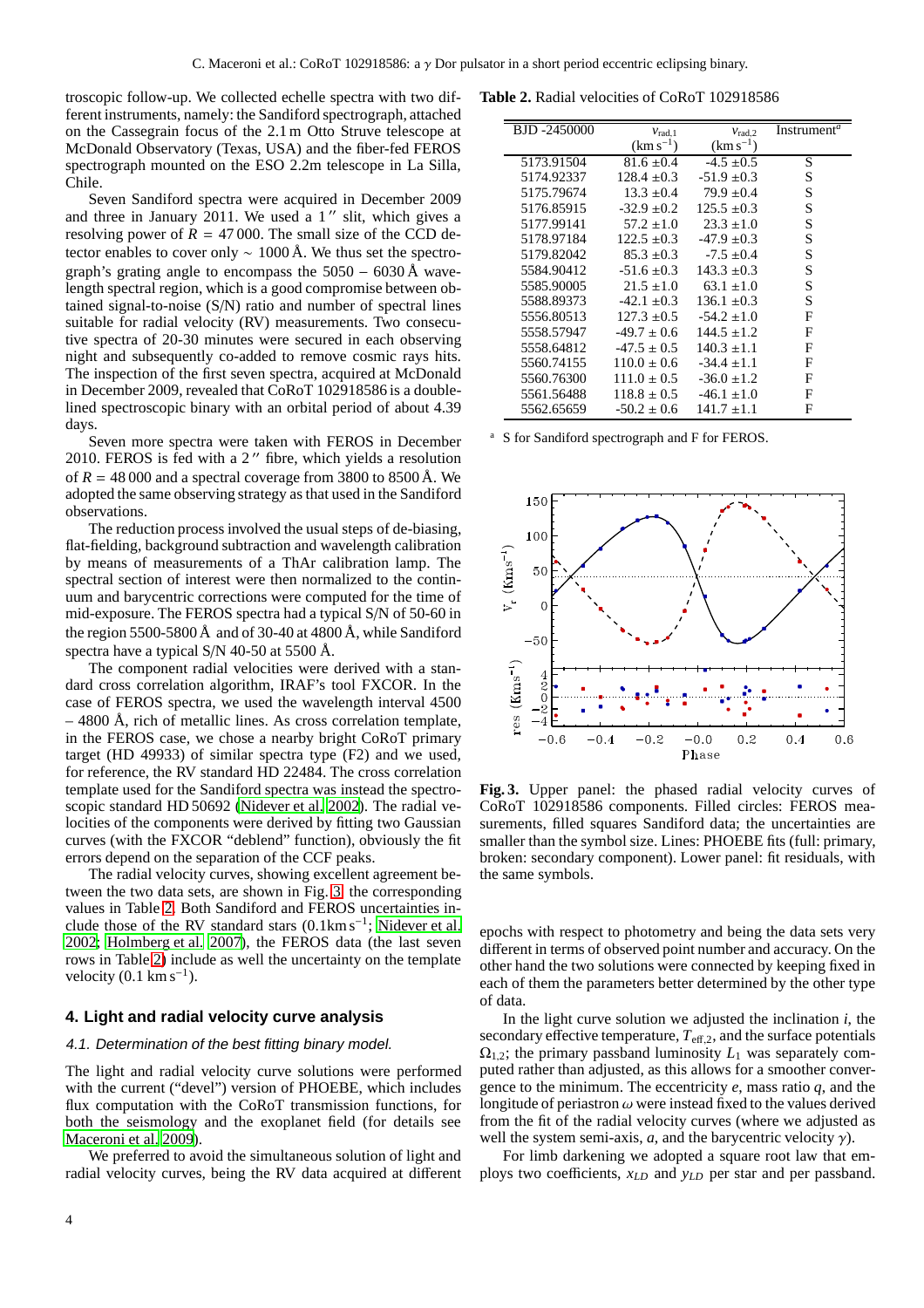**Table 3.** Parameters from PHOEBE fits of light and RV curves and derived physical parameters of CoRoT 102918586

<span id="page-4-0"></span>

|                                |                 | System                  |                 |
|--------------------------------|-----------------|-------------------------|-----------------|
|                                | Primary         |                         | Secondary       |
| i(°)                           |                 | $77.66 \pm 0.07$        |                 |
| $\boldsymbol{\rho}$            |                 | $0.249 \pm 0.005$       |                 |
| $\omega$                       |                 | $102.6^{\circ} \pm 1.4$ |                 |
| q                              |                 | $0.898 \pm 0.007$       |                 |
| $a(R_{\odot})$                 |                 | $16.53 \pm 0.07$        |                 |
| $\gamma$ (km s <sup>-1</sup> ) |                 | $42.0 \pm 0.4$          |                 |
| $(L_2/L_1)_{C_0 R_0 T}$        |                 | $0.673 \pm 0.015$       |                 |
| $T_{\rm eff}$ (K)              | $7400^a \pm 90$ |                         | $7144 \pm 110$  |
| $M(M_{\odot})$                 | $1.66 \pm 0.02$ |                         | $1.49 \pm 0.03$ |
| $R(R_{\odot})$                 | $1.64 \pm 0.01$ |                         | $1.48 \pm 0.01$ |
| $\log g$                       | $4.23 \pm 0.01$ |                         | $4.27 \pm 0.01$ |

<sup>a</sup> Fixed value, the uncertainty is from the analysis of Section [5.1.](#page-5-1)

The coefficients are determined by PHOEBE interpolating, for the given atmospheric parameters, limb darkening coefficient tables. These tables were computed by synthesizing SEDs for many passbands and at different emergent angle, and fitting the linear cosine law and non-linear log and square root laws by least squares (see [Maceroni et al. 2009\)](#page-11-1). The gravity darkening and albedo coefficients were kept fixed at their theoretical values,  $g = 1.0$  and  $A = 1.0$  for radiative envelopes [\(von Zeipel 1924](#page-11-20)).

The exoplanet fields were selected with the purpose of maximizing the number of late type dwarfs, which, thanks to higher contrast, are better suited for transiting planet detection. As a consequence the exo-fields are usually relatively crowded. Moreover the target PSFs, as we have already mentioned, are enlarged by the miniprism. To limit contamination each target flux is recorded only in a specific (software) mask, whose size and form depends on the star characteristics. Nevertheless contamination by faint unresolved targets is rather common. Information on the degree of contamination has been independently acquired by ground-based photometry programs with a much higher space resolution [\(Deeg et al. 2009\)](#page-11-21). For our system the contamination is non-negligible, being estimated to 15% of the total flux (Deeg 2012, private communication), a value similar to that appearing in the Exodat database (14.4 %). We added, therefore, the former value as "third light".

The primary effective temperature was kept fixed, as it is well known that the solution of a single light curve is sensitive only to relative values of the effective temperatures. We started with a value of 7200 K (an estimate from the spectral type) and finally used 7400 K (suggested later on by the analysis of the disentangled spectra). As expected the change of  $T_{\text{eff,1}}$  reflected into a similar shift for  $T_{\text{eff},2}$ . The analysis of the line profiles (see section [5\)](#page-5-0) suggested rotational velocities very close to spin orbit synchronization for both components, we adopted, therefore, a ratio of rotational to orbital period  $f_{1,2}=1$ .

The system model corresponding to the best fit is formed by two almost twin stars; the low inclination, the eccentricity and the orientation of the orbit are at the origin of the single minimum, which is a grazing eclipse of the larger star. The system parameters from the light and radial velocity curve solution are collected in Table [3.](#page-4-0) The unicity of the solution and the derivation of parameter uncertainties are discussed in the next section.

#### 4.2. Unicity of the solution and parameter uncertainties

The light curve fit is based on the minimization procedure of a cost function measuring the deviation between model and observations in the space of adjusted parameters ( in PHOEBE differential corrections in the Levenberg-Marquart's variant or Nelder and Mead's downhill simplex). As a consequence it suffers of the well know problems of these methods: the minimization algorithm can be trapped in a local minimum or degeneracy among parameters and data noise can transform the minimum into a large and flat bottomed region, or an elongated flat valley, rather than a single point. Besides, the correlation among the parameters implies uncertainties on the derived values which are significantly larger than the formal errors derived, for instance, by the least square minimization. In the specific case of a detached binary with almost grazing eclipses one expects, for instance, a strong degeneracy among fractional radii (i.e. surface potentials) and inclination.

To handle these problems we performed an heuristic scan of the hyper-surface describing the cost function value in the space of the adjusted parameters. Minimizations were first performed starting from random assigned input points, allowing to locate the region(s) of minima. The lowest minimum region was then further explored by mapping the cost function at randomly chosen points. Fig. [4](#page-5-2) displays the lower envelope of the projections on different parameter plans of the cost-function hyper-surface.

We chose, as uncertainty on the parameters, the interval corresponding to a variation of 1% of the absolute minimum value. The choice of this threshold value is based on the comparison with the results of an independent estimate of uncertainties from bootstrap resampling (BR), a very useful technique to estimate parameter confidence levels of the least squares solutions (see, for instance, [Press et al. 1992](#page-11-22)). In short, BR consists in generating many different data samples by random resampling with repetitions (bootstrapping) the available data, performing the minimization procedure for each sample, and deriving confidence intervals from the resulting distribution of parameters. The interval of a given parameter containing 68.3% of the solutions has the same meaning of the 1- $\sigma$  interval of the Gaussian distribution. The estimate by BR was performed both for the radial and the light curve solution, according to the scheme described in detail in [Maceroni & Rucinski \(1997\)](#page-11-23) and [Maceroni et al. \(2009\)](#page-11-1). The main point is that the procedure is performed within the minimum already established by a single iterated solution (that is, using only one set of residuals and parameter derivatives). The 68.3% interval for the inclination from BR is  $\pm 0.07$ . A comparison the first panel of Fig. [4](#page-5-2) allows to derive the threshold value of 1% used in the following.

To illustrate the correlation between the sum of radii and the inclination we use the quantity:

$$
rs = \frac{1}{\Omega_1 - q} + \frac{q}{\Omega_2 - 0.5 + 0.5q} \tag{2}
$$

where  $\Omega_1$ ,  $\Omega_2$  are the surface potentials, *rs* is a good approximation of the sum of the star fractional radii in the case of spherical components. In Figure [4](#page-5-2) we show the relation between *rs* and *i* for the sample of points with a cost function value < 1% above the minimum. As expected the correlation is very strong. The projection on the y-axis of the distribution provides an estimate of the uncertainty on *rs* (∼ 0.001) taking the correlation with *i* into account. This is larger than the formal error on the same quantity, which can be derived from the LS fit results, by a factor of  $~\sim 8$ .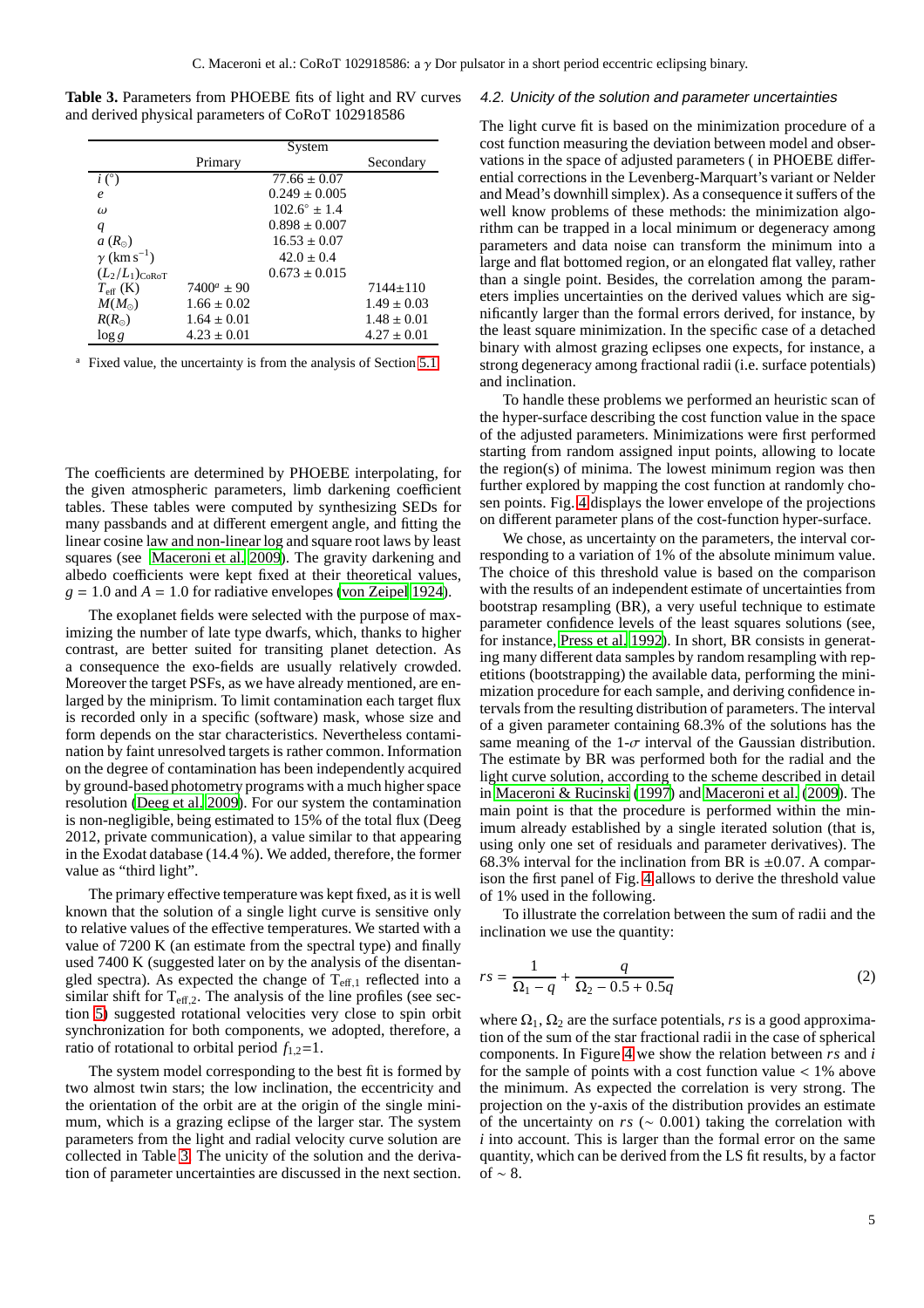

<span id="page-5-2"></span>**Fig. 4.** The projection of the cost function along inclination (top left), primary surface potential (top right) and secondary temperature (bottom, left). The minimum value is indicated by a filled dot. Bottom right panel: the correlation of *rs* with inclination for the best fitting models (cost function value  $\leq 1$  % above the minimum).

The uncertainties on the adjusted and derived parameters reported in Table [3](#page-4-0) correspond to the 1% threshold (and to the similar BR results), all significantly larger than the formal errors of the LS fits. The formal errors from the LS fit are typically a factor of ten smaller. The error on the primary temperature, which is fixed in the solution, derives from the analysis of the disentangled spectra.

# <span id="page-5-1"></span><span id="page-5-0"></span>**5. Spectroscopic analysis**

# 5.1. The effective temperatures

Due to Doppler shifts the spectra of binary stars are complex and vary in the course of the orbital cycle. Usually the spectral lines of the components are overlapping, especially around eclipses, what in turn makes the radial velocities difficult to measure and inaccurate. The method of spectral disentangling, (spp. for short), overcomes these difficulties [\(Simon & Sturm 1992](#page-11-24); [Hadrava 1995](#page-11-25)). In a self-consistent way it returns the optimal set of orbital elements and the individual spectra of the components. The gain of spp is obvious: separated spectra could be analyzed as single star spectra, without the interfering signal of the companion. This allows the spectroscopic determination of the effective temperatures and of detailed elemental abundances [\(Hensberge et al. 2000;](#page-11-26) [Pavlovski & Hensberge](#page-11-27) [2005](#page-11-27); Frémat et al. 2005; [Clausen et al. 2008;](#page-11-29) [Hareter et al.](#page-11-30) [2008](#page-11-30); [Pavlovski & Southworth 2009;](#page-11-31) [Tkachenko et al. 2009](#page-11-32)). The effective temperature determined from hydrogen line profiles, and/or from the strength of temperature sensitive lines, supersede in accuracy and precision those derived from e.g. broadband or Strömgren photometry. The same is true for the metallicity derived from a detailed abundance study rather than from photometric colour indices.

For the purpose of spectroscopic diagnostics of the component spectra spp was performed on the time-series of the FEROS spectra, since only these spectra cover the hydrogen Balmer lines on which is based the determination of the effective temperatures. We used  $FDBIMARY$ <sup>[1](#page-5-3)</sup> [\(Ilijic et al. 2004\)](#page-11-33) which performs spectral disentangling in the Fourier space according to the pre-scription of [Hadrava \(1995](#page-11-25)). In spite of the very limited number of spectra spp performed quite well and, thanks to fair phase distribution of the observations [\(Hensberge et al. 2008\)](#page-11-34), did not produce strong undulations in disentangled spectra.

The determination of the effective temperature from the profiles of the hydrogen Balmer lines suffers from degeneracy in  $T_{\text{eff}}$  and  $\log g$ , and that is a major limitation in setting-up the appropriate model atmosphere for a detailed abundance study. However, the complementary analysis of the light and RVs curves of eclipsing double-lined spectroscopic binaries provides as well an independent and accurate determination of the surface gravity of the components. In well-determined solutions the ac-

<span id="page-5-3"></span>http:sail.hr.fdbinary.html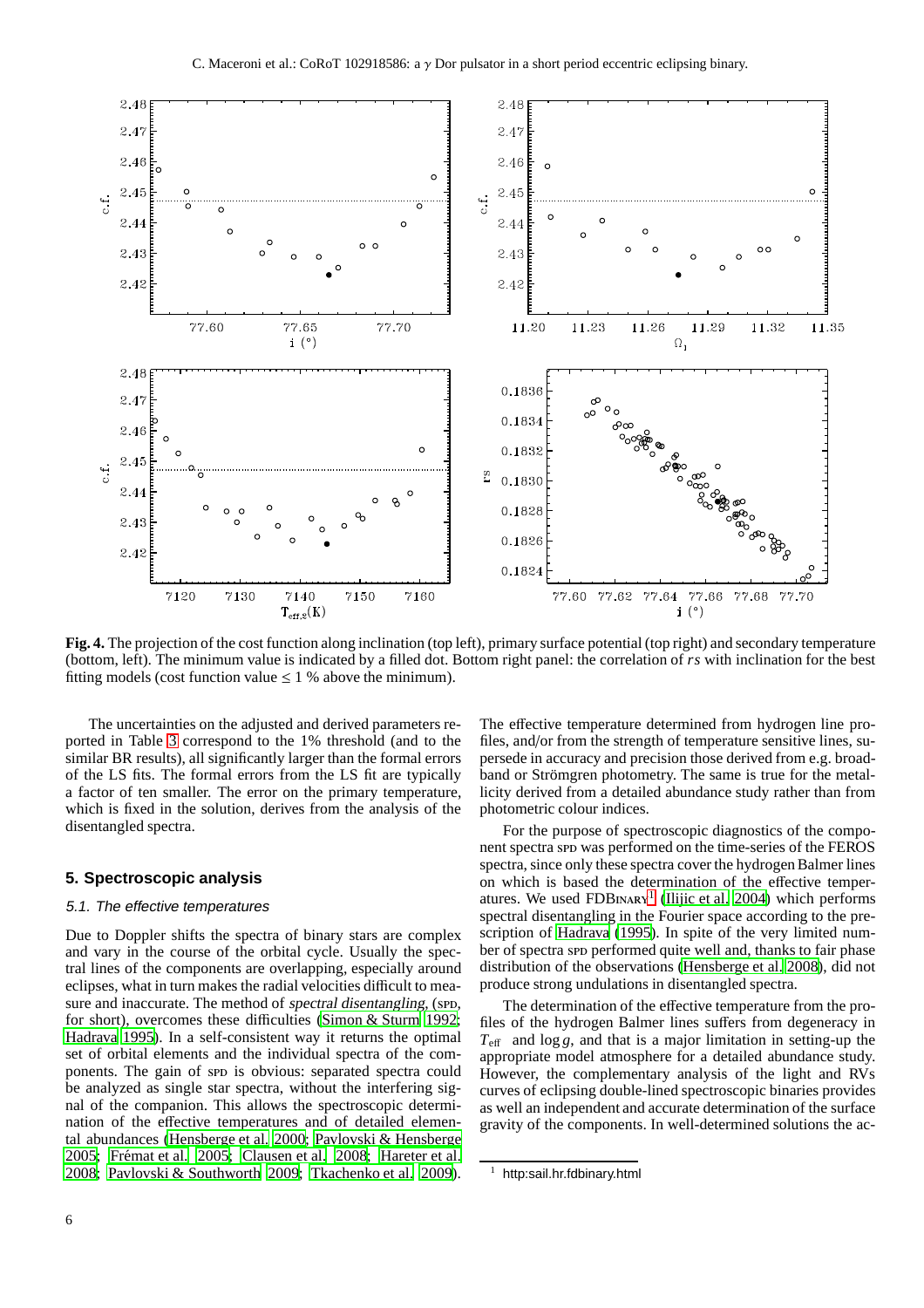

<span id="page-6-0"></span>**Fig. 5.** The best fitting synthetic composite spectrum of CoRoT 102918586 (solid line in dark grey). The spectral window is centered on the Hβ line. The FEROS spectrum observed on HJD 2455558.64812 is shown in light grey. The primary lines are blue-warded with respect to the secondary ones.

curacy in log *g* is around 0.01 dex or less, and that is indeed our case, so that the degeneracy in  $T_{\text{eff}}$  and log g could be lifted.

The components' spectra are diluted in a binary star spectrum proportionally to their relative light contribution to the total light of the system. In the observed spectra of a binary system there is no information on the absolute spectral line strengths and, unless there is at least one spectrum taken in eclipse, there is an ambiguity in disentangled component spectra. Therefore, a renormalisation of the disentangled spectra of the individual components to their own continuum shall be performed using some additional information, as discussed in detail by [Pavlovski & Hensberge \(2010\)](#page-11-35) and [Pavlovski & Southworth](#page-11-36) [\(2012\)](#page-11-36).

In the present analysis we used a constrained optimal fitting method [\(Tamajo et al. 2011\)](#page-11-37). In the new release of the computer code for constrained optimal fitting of disentangled component spectra the following parameters can be adjusted for both stars: effective temperature, surface gravity, light dilution factor, Doppler shift, projected rotational velocity, and the vertical shift to adjust for the continuum (in spectral disentangling the disentangled component spectra are shifted and an additive factor shall be applied to return them to the continuum level [\(Ilijic et al.](#page-11-33) [2004](#page-11-33); [Pavlovski & Hensberge 2005;](#page-11-27) [Tkachenko et al. 2009\)](#page-11-32).

The disentangled spectra were then analyzed to derive the atmospheric parameters of each component. To this purpose a comprehensive grid of theoretical spectra was calculated for $T_{\text{eff}}$  = 5000 to 15000 K, and log  $g = 2.5$  to 5.0 in steps of 250 K in temperature and 0.5 in log g. The ATLAS9 model atmospheres of [Castelli et al. \(1997\)](#page-11-38) and the uclsyn spectral synthesis package [\(Smalley et al. 1997\)](#page-11-39) were used for the construction of the grid ( which is for fixed solar metallicity but was used only in the initial determination of  $T_{\text{eff}}$  from the Balmer lines, see below). A genetic algorithm was then used [\(Charbonneau 1995](#page-11-40)) for



<span id="page-6-1"></span>**Fig. 6.** Short spectral stretch of two observed composite spectra at different orbital phases from the FEROS dataset. The two individual disentangled spectra are shown at the bottom along the best fitting synthetic spectra calculated for the effective temperatures and surface gravities derived in Sect. [4](#page-3-0) & [5](#page-5-0) (Tab. [3](#page-4-0) & [4\)](#page-7-1).

the optimization with respect to model parameters. Further detailed description of the code is given in Pavlovski et al. (2012, in preparation).

Only the hydrogen Balmer lines  $H\gamma$  and  $H\beta$  were selected for the optimal fitting, excluding from the fit the blends due to the various metal lines. The surface gravities and the light factors of both components were fixed according to the light curve solution (Table [3\)](#page-4-0). Since the Balmer lines are almost insensitive to rotational broadening, with the exception of the very core of the lines, the projected rotational velocities were also kept fixed. Their values were derived from the clean metal lines, in an iterative cycle with the determination of the effective temperatures from Balmer lines yielding  $v_{\text{rot}} \sin i = 20.5 \pm 0.5 \text{ km s}^{-1}$  and  $v_{\text{rot}}$  sin *i* = 14.5 ± 0.5 km s<sup>-1</sup> for the primary and secondary component, respectively. With the surface gravities, the light dilution factors and projected rotational velocities for both components fixed, the only free parameters in the the optimal fitting were the effective temperatures, the Doppler shifts of disentangled spectra to reference frame of the synthetic spectra, and the vertical adjustment of the continuum level for both components separately.

The mean values of the effective temperatures derived in these calculations, separately for two Balmer lines read:  $T_{\text{eff}}$  =  $7400\pm90$  K for the primary, and  $T_{\text{eff}} = 7100\pm110$  K for the secondary component. The latter is in excellent agreement with the value derived from the light curve solution in Table [3.](#page-4-0) The quality of the fit for the composite  $H\beta$  line in one of the observed spectra is shown in Fig. [5.](#page-6-0)

#### 5.2. Abundances

The important outcome of spectral disentangling is the gain in S/N ratio. That is evident from the short section of the compo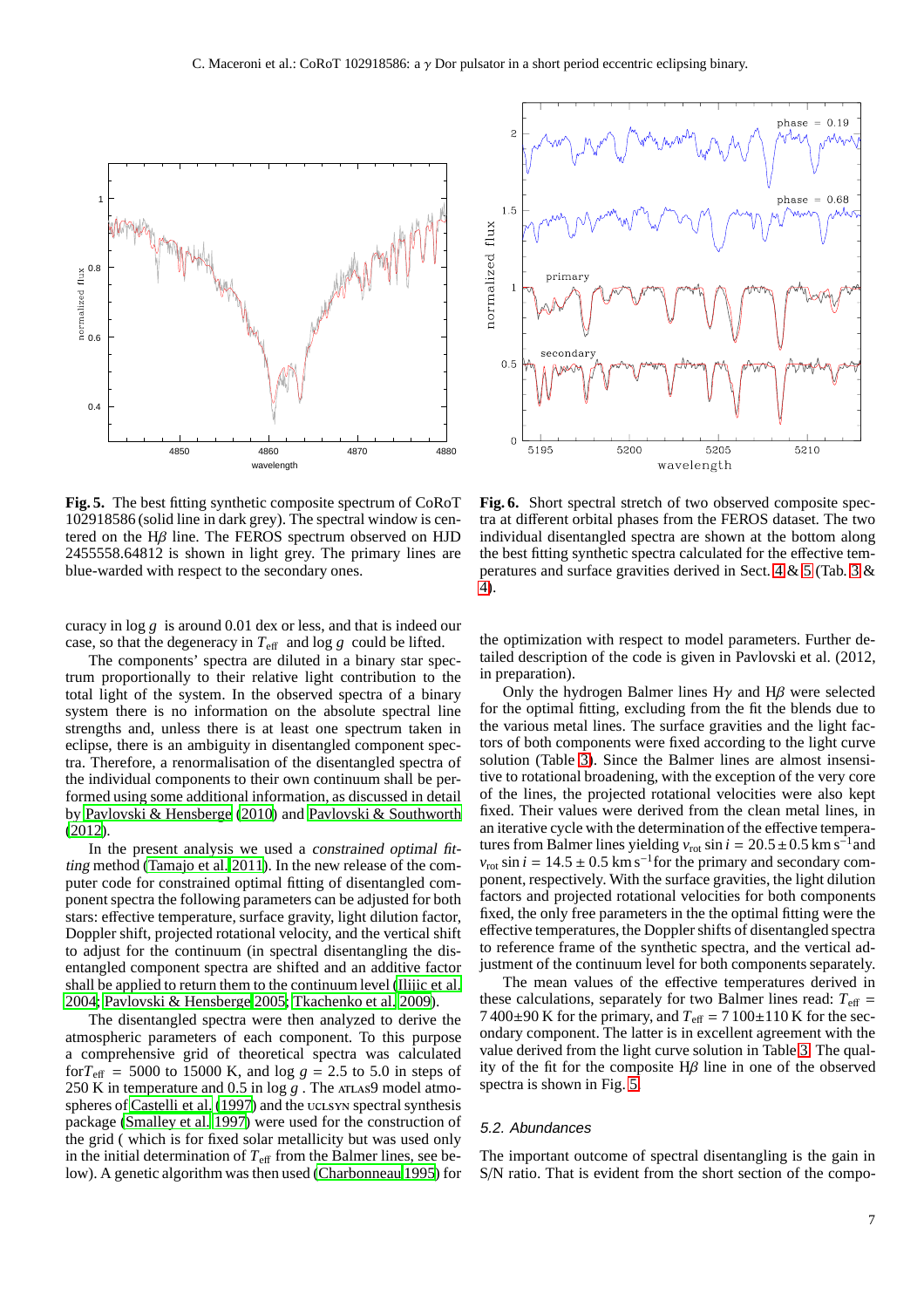nent disentangled spectra which are displayed in the lower part of Fig. [6,](#page-6-1) together with two composite observed spectra at different orbital phases.

We estimated an enhancement in S/N, thanks to spectral disentangling and binning of disentangled spectra, by the factor of about 2.2 and 1.6, for the primary and the secondary respectively. The difference is due to the unequal contribution of the components to the total light. The increase in S/N makes, in turn, possible the abundance study.

First, we estimated the microturbulent velocity  $\xi_t$ . In the spectra of F-type stars Fe i lines serve to the purpose, since they are the most numerous. The mictroturbulent velocities for the primary and secondary component, minimizing the scatter in the abundances from different iron lines, are  $\xi_{\text{t,p}} = 1.8 \pm 0.1 \text{ km s}^{-1}$ and  $\xi_{t,s} = 1.0 \pm 0.1 \text{ km s}^{-1}$ .

Iron appears in two ionization stages, Fe I and Fe II, which were used as additional diagnostics of the effective temperatures [\(Smalley 2005\)](#page-11-41). The null-dependence of the iron abundance on the excitation potential slightly corrected the  $T_{\text{eff}}$  's, in a larger amount for the secondary component. However, the Fe<sub>I</sub> lines outnumber the Fe<sub>II</sub> lines, and the solution is not well constrained. Differences of about 0.20 dex are found in the iron abundances from Fe<sub>I</sub> and Fe<sub>II</sub>, for the primary and secondary component, which are larger than the estimated errors in abundance determination. In both cases the iron abundances are larger from the Fe II lines. Similar differences were found also for other ions which appear in two ionization stages. However, the Fe i lines outnumber the Fe ii ones by factor of 5 and 6 for the primary and secondary component, respectively, and we eventually adopted abundances derived from Fe i lines as final. Still, this enables a slight correction of  $T_{\text{eff}}$  's derived in the previous subsection, and the final, adopted  $T_{\text{eff}}$  's are listed in Table [4.](#page-7-1) The final adopted elemental abundances, as derived in LTE approximation, are listed in Table [5.](#page-7-2) The abundances relative to hydrogen are given in the second and fourth columns ( $log N(H) = 12.00$ ), those relative to the solar one in the third and fifth columns, with the solar abundances as given by [Grevesse & Noels \(1993](#page-11-42)). We conclude that within  $1\sigma$  errors the abundances for both components are close to the solar one. The Iron abundances  $[Fe/H]_p = 0.11 \pm 0.05$  and  $[Fe/H]_s = -0.10 \pm 0.04$  give an approximate metallicity for the components,  $Z_p = 0.020 \pm 0.001$  and  $Z_s = 0.016 \pm 0.001$ , being  $Z_{\odot} = 0.02$  from [Grevesse & Noels](#page-11-42) [\(1993\)](#page-11-42). Because of the uncertainties in the light ratio between the components, which in turn could affect our  $T_{\text{eff}}$  's determination, we conclude that the metallicity of both components can be assumed to be solar.

## <span id="page-7-0"></span>**6. Physical properties of CoRoT 102918586**

A comparison with theoretical models of the given mass and chemical composition provides further information on the physical properties of the system. For instance, the inspection of the

**Table 4.** Atmospheric parameters of CoRoT 102918586 components<sup>a</sup>.

<span id="page-7-1"></span>

| Parameter                                        | Star A         | Star B         |
|--------------------------------------------------|----------------|----------------|
| $T_{\text{eff}}$ (K)                             | $7380 \pm 90$  | $7100 \pm 110$ |
| $v_{\rm rot}$ sin <i>i</i> (km s <sup>-1</sup> ) | $20.5 \pm 0.5$ | $14.5 \pm 0.9$ |
| $\xi_{t}$ (km s <sup>-1</sup> )                  | $1.8 \pm 0.1$  | $1.0 \pm 0.1$  |

 $T_{\text{eff}}$ 's are derived from the Balmer lines, *v* sin *i* and  $\xi_t$  from metallic lines.

**Table 5.** Photospheric elemental abundances of CoRoT 102918586.

<span id="page-7-2"></span>

| Ion.         | $\epsilon(X)_{n}$ | $ X/H _n$        | $\epsilon(X)_{s}$ | $[X/H]_{s}$      |
|--------------|-------------------|------------------|-------------------|------------------|
| $\mathsf{C}$ |                   |                  | $8.51 \pm 0.09$   | $-0.04\pm0.10$   |
| Si           | $7.43 \pm 0.05$   | $-0.12 \pm 0.07$ | $7.48 \pm 0.06$   | $-0.07+0.08$     |
| Ca           | $6.22 \pm 0.15$   | $-0.14\pm0.15$   | $6.06 \pm 0.14$   | $-0.30 \pm 0.14$ |
| Ti           | $5.11 \pm 0.17$   | $0.09 \pm 0.18$  | $4.94 \pm 0.09$   | $-0.08 \pm 0.11$ |
| $C_{r}$      | $5.83 \pm 0.08$   | $0.16 \pm 0.09$  | $5.54 \pm 0.12$   | $-0.13 \pm 0.12$ |
| Mn           | $5.55 \pm 0.11$   | $0.16 \pm 0.11$  | $5.54 \pm 0.09$   | $0.15 \pm 0.09$  |
| Fe           | $7.61 \pm 0.03$   | $0.11 \pm 0.05$  | $7.40 \pm 0.03$   | $-0.10+0.05$     |
| Ni           | $6.37 \pm 0.08$   | $0.12 \pm 0.09$  | $6.23 \pm 0.07$   | $-0.02 \pm 0.08$ |

evolution of the stellar radii with time, combined to the constraint of coevality, allows an accurate determination of the system age. We prefer to use the evolution of the radius, instead, for instance, of the position in the Hertzsprung–Russell (H-R) diagram, because the radii are directly and precisely determined from the radial velocity and light curve solutions, while the computation of temperature and luminosity implies the use of color transformations and bolometric corrections.



<span id="page-7-3"></span>**Fig. 7.** Evolution of the component radii. Upper panel: based on models without overshooting,  $\alpha_{\text{OV}} = 0$ , lower panel:  $\alpha_{\text{OV}} = 0.2$ . The light-gray bands describe the time evolution of the radii for star in the mass range  $M_{1,2} \pm \Delta M_{1,2}$ , from Table [3.](#page-4-0) The darker areas fill the intersection with the  $R_{1,2} \pm \Delta R_{1,2}$  lines from the same Table. The vertical lines bound the time interval respecting the constraint of coevality.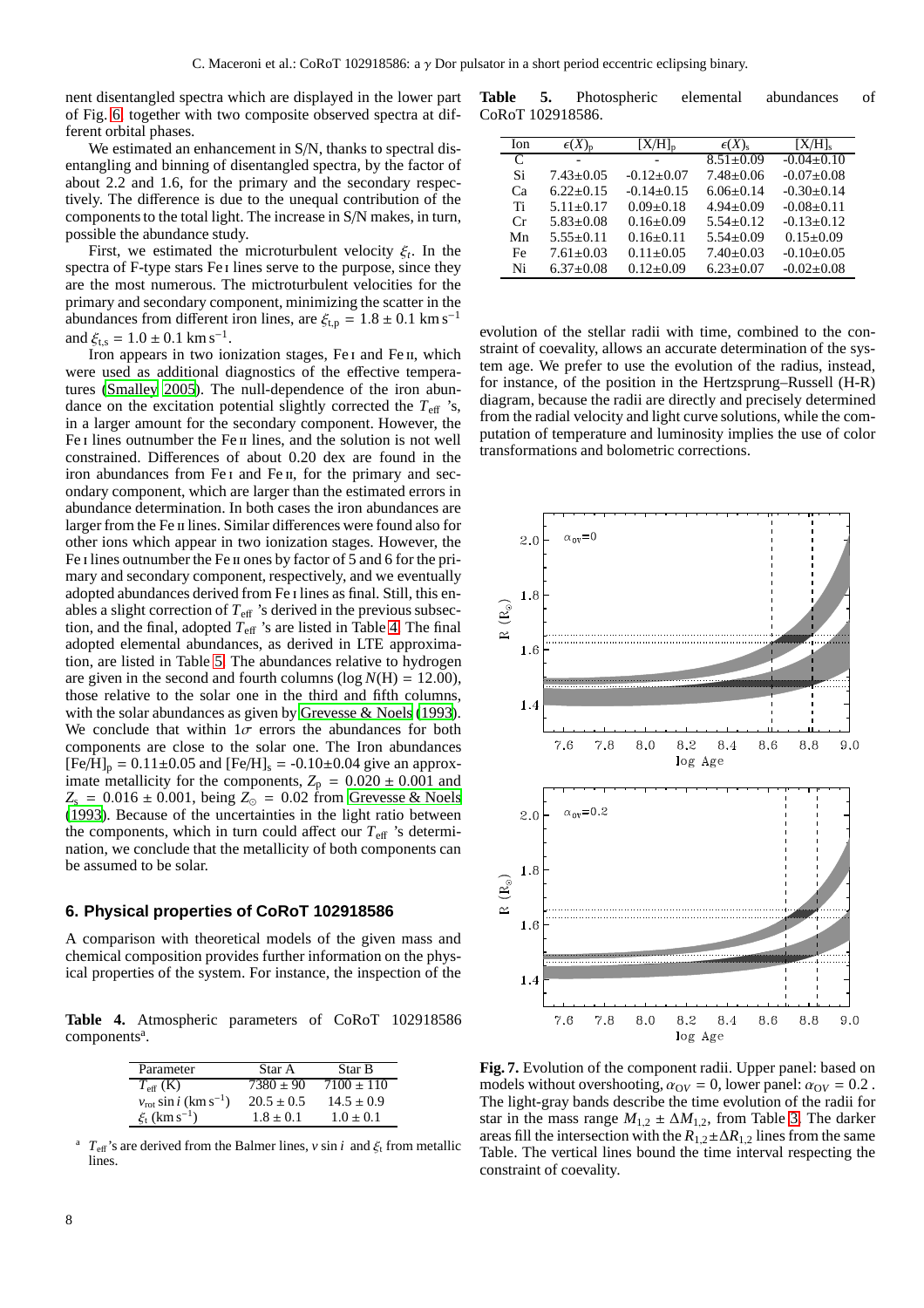

<span id="page-8-1"></span>**Fig. 8.** The location of CoRoT 102918586 (starred symbol) in the period - eccentricity diagram for stars of spectral type A8-F2 (derived from the database of the 9<sup>th</sup> Catalogue of Spectroscopic Binary Orbits, [Pourbaix et al. 2004\)](#page-11-43)

The evolutionary tracks shown in Fig. [7](#page-7-3) were obtained from stellar evolution modeling with the code CLES (Code Liégeois  $d'$ Évolution Stellaire, [Scuflaire et al. 2008](#page-11-44)). The computations were made with the equation of state from OPAL (OPAL05, [Rogers & Nayfonov 2002](#page-11-45)). The opacity tables are, as well, from OPAL [\(Iglesias & Rogers 1996\)](#page-11-46) for the solar mixture of [Grevesse & Noels \(1993,](#page-11-42) GN93), extended to low temperatures with the [Ferguson et al. \(2005](#page-11-47)) opacity values. The nuclear reaction rates are those of the NACRE compilation [\(Angulo 1999\)](#page-11-48) except for  $^{14}N(p, \gamma)^{15}O$ , updated by [Formicola et al. \(2004\)](#page-11-49).

Models with and without overshooting were computed with the mixing-length theory (MLT) of convection (Böhm-Vitense [1958](#page-11-50)). The value of  $\alpha_{\text{MLT}}$  was kept fixed, adopting the solar value of 1.8 (at any rate, in the temperature range of interest here, its value does not affect the stellar radius). For the models with overshooting, the overshoot length was expressed in terms of the local pressure scale height  $H_p$ , as  $\alpha_{\text{O}V}H_p$ , and the  $\alpha_{\text{O}V}$  value was fixed to  $\alpha_{\text{OV}} = 0.2$ . The chemical composition was assumed to be solar, according to the results of the previous Section. The computations were done without including microscopic diffusion.

Figure [7](#page-7-3) shows, for both components, the region of the *R* (log *t*) diagram bounded by the evolutionary tracks of mass *M* ± ∆*M* from Table [3.](#page-4-0) The intersection with the lines  $R \pm \Delta R$ of the same Table provides the possible age range for each star, the further constraint of coevality narrows the range to the final value of  $540 \pm 120$  Myr, in the case of no-overshooting, and to  $580 \pm 100$  Myr for  $\alpha_{\text{O}V} = 0.2$ . In both cases a young system with two Main Sequence (MS) stars which have burnt less than 20% of their initial hydrogen content.

Because of the young age the binary had the time reach only spin-orbit synchronization while orbit circularization is still on the way. The eccentricity is quite high for the orbital period, as can be seen (Fig. [8\)](#page-8-1), from the location of CoRoT 102918586 in the period-eccentricity diagram of stars of similar spectral type. For periods smaller than ∼10 days the circularization process is expected to be efficient enough to change the system eccentricity in a few Gyr. So in Fig. [8](#page-8-1) the younger stars born with high eccentricity trace the upper envelope of the distribution, an will evolve with time towards lower and lower values.

## <span id="page-8-0"></span>**7. Pulsational properties**

The final frequency spectrum, after subtraction of the binary model, is shown in Fig. [9.](#page-8-2) The plot is restricted to the frequency interval containing meaningful features as, for higher frequencies, we only detected signal related to the satellite orbit.

As mentioned before, to evaluate the frequency significance we used the criterion suggested by [Breger et al. \(1993\)](#page-11-16), i.e. a S/N value of the amplitude  $\geq 4$ . The twenty-eight frequencies satisfying this constraint are listed in Table [6.](#page-9-0) The errors in the table are derived according to [Kallinger et al. \(2008\)](#page-11-51) and are sensibly larger that the formal errors of the LS fit, the remark column lists the closest frequency combinations, taking the uncertainties into account.

The first three dominant frequencies of the amplitude spectrum are separated by  $\sim 0.05 \text{ d}^{-1}$ . The fourth frequency is the beating of the third highest amplitude frequency (F3 of Table [6\)](#page-9-0) and  $F_{\text{orb}}$  = 0.22772 d<sup>-1</sup>. Other combinations of these four highest amplitude frequencies are also clearly visible. Figure [9](#page-8-2) shows as well the window DFT, whose main features are the peaks at 13.972  $d^{-1}$  and its day aliases, due to the satellite orbital frequency, and a peak at  $2.005 d^{-1}$  due to the South Atlantic Anomaly crossing. The gray line is the significance threshold which is four times the local mean of the residual spectrum.

The F<sub>orb</sub> overtones present in the initial analysis of Table [1](#page-2-2) have disappeared or very weak, which is an indirect confirmation of the successful removal of the orbit-only binary light curve. The low frequency components ( $F < 0.1 d^{-1}$ ), are presumably leftovers of the detrending procedure with a low order polynomial.



<span id="page-8-2"></span>**Fig. 9.** The final amplitude spectrum of CoRoT 102918586 and, in the inset, the window DFT. The vertical dotted lines correspond to the orbital period overtones, the broken lines to 2F3 and 3F3. The gray line is the threshold of significance  $(S/N \ge 4)$ computed as explained in the text.

An oscillatory pattern of the kind superimposed on our EB light curve is not necessarily due to pulsations. A study of the large sample of variables detected by the *Kepler* satellite and classified as  $\gamma$  Dor [\(Balona et al. 2011](#page-11-52)) has shown that the variability of "symmetric" type, i.e symmetric with respect to its mean value, may be due to stellar spots experiencing differential rotation, and that the *Kepler* sample of γ Dor is contaminated by non-pulsating star. In this case the dominant frequency is that of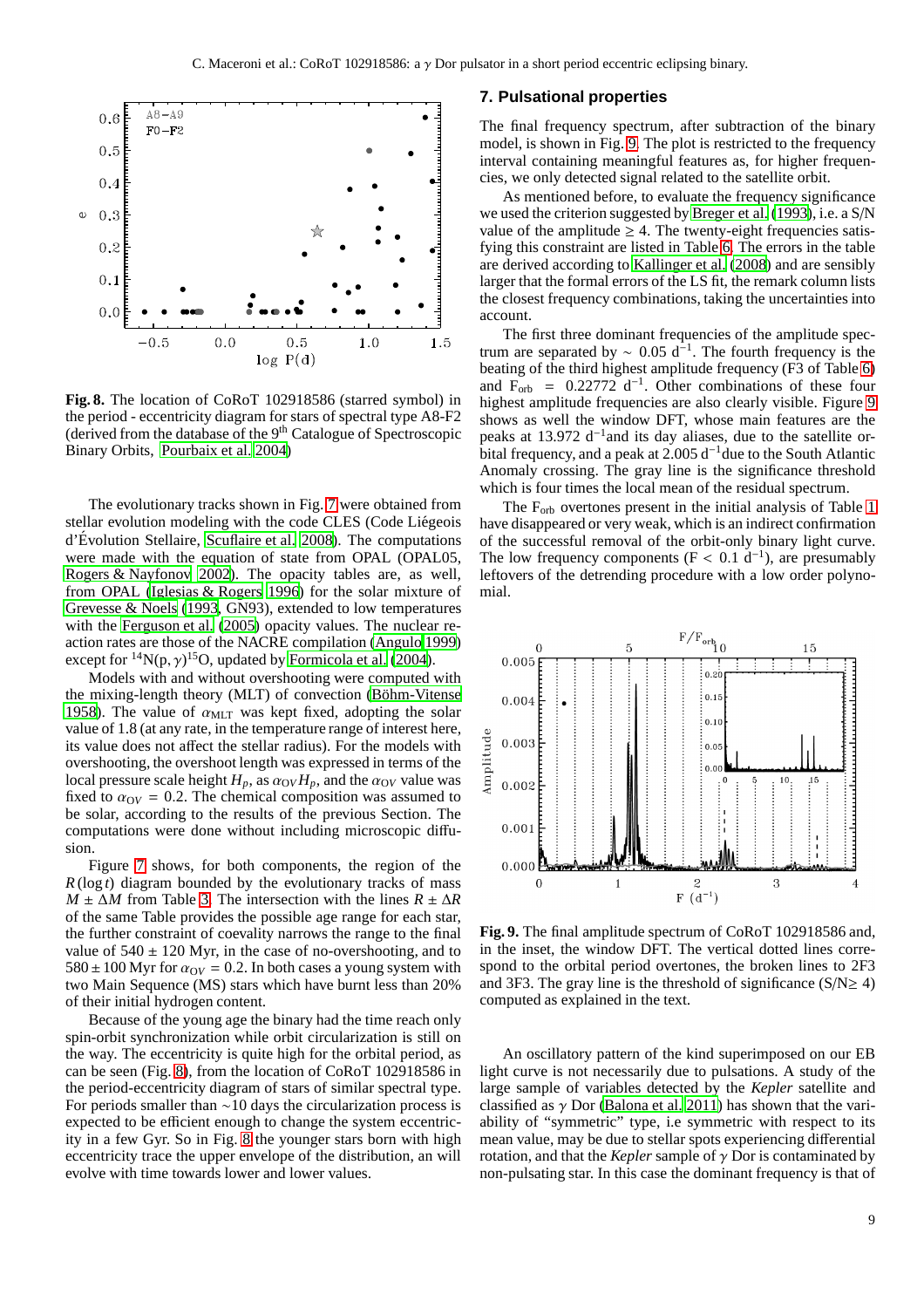<span id="page-9-0"></span>**Table 6.** The frequencies derived from the analysis of the final set of residuals, after subtraction of the EB model, with an amplitude  $S/N \geq 4$ .

|                  | $F(d^{-1})$                         | Ampl $\cdot 10^3$ | Phase $(2\pi)$  | S/N  | remark $a$                 |
|------------------|-------------------------------------|-------------------|-----------------|------|----------------------------|
| F1               | $1.2247 \pm 0.0017$                 | $4.25 \pm 0.41$   | $0.59 \pm 0.04$ | 17.8 | g                          |
| F2               | $1.1255 \pm 0.0012$                 | $3.10 \pm 0.22$   | $0.16 \pm 0.03$ | 24.5 | g                          |
| F3               | $1.1716 \pm 0.0010$                 | $2.73 \pm 0.16$   | $0.03 \pm 0.03$ | 29.3 | g                          |
| F4               | $0.9462 \pm 0.0017$ $1.42 \pm 0.14$ |                   | $0.19 \pm 0.05$ | 17.2 | $F3-F_{orb}$               |
| F5               | $2.3520 \pm 0.0022$                 | $0.72 \pm 0.09$   | $0.01 \pm 0.06$ | 13.6 | $F1 + F2$                  |
| F6               | $0.0252 \pm 0.0032$                 | $0.67 \pm 0.13$   | $0.41 \pm 0.09$ | 9.2  | lf                         |
| F7               | $2.3964 \pm 0.0026$                 | $0.51 \pm 0.07$   | $0.48 \pm 0.07$ | 11.6 | $F1 + F3$                  |
| F8               | $2.4486 \pm 0.0027$                 | $0.42 \pm 0.07$   | $0.24 \pm 0.07$ | 11.0 | 2F1                        |
| F9               | $2.3015 \pm 0.0026$                 | $0.42 \pm 0.06$   | $0.53 \pm 0.07$ | 11.2 | $F2+F3$                    |
| F10              | $0.0566 \pm 0.0055$                 | $0.45 \pm 0.14$   | $0.17 \pm 0.15$ | 5.4  | $F1-F3$                    |
| F11              | $1.2117 \pm 0.0045$                 | $0.36 \pm 0.09$   | $0.67 \pm 0.12$ | 6.6  | F1                         |
| F12              | $0.0409 \pm 0.0050$                 | $0.28 \pm 0.08$   | $0.97 \pm 0.13$ | 5.9  | lf                         |
| F13              | $2.1709 \pm 0.0035$                 | $0.30 \pm 0.06$   | $0.49 \pm 0.09$ | 8.5  | $F1 + F3 - F_{\text{orb}}$ |
| F14              | $0.4666 \pm 0.0063$                 | $0.29 \pm 0.10$   | $0.96 \pm 0.17$ | 4.8  | $2 F_{\rm orb}$            |
| F15              | $1.1133 \pm 0.0047$                 | $0.26 \pm 0.07$   | $0.65 \pm 0.13$ | 6.4  | $2F3-F1$                   |
| F16              | $2.0726 \pm 0.0043$                 | $0.25 \pm 0.06$   | $0.77 \pm 0.11$ | 7.0  | $F2 + F3 - F_{orb}$        |
| F17              | $2.1161 \pm 0.0041$                 | $0.23 \pm 0.05$   | $0.52 \pm 0.11$ | 7.3  | $F1 + F2 - F_{orb}$        |
| F18              | $1.1925 \pm 0.0055$                 | $0.21 \pm 0.07$   | $0.36 \pm 0.15$ | 5.4  | F3-F6                      |
| F20              | $1.2744 \pm 0.0061$                 | $0.16 \pm 0.06$   | $0.69 \pm 0.16$ | 4.9  | $2F1-F3$                   |
| F21              | $2.2493 \pm 0.0045$                 | $0.15 \pm 0.04$   | $0.67 \pm 0.12$ | 6.6  | 2F2                        |
| F22              | $3.5254 \pm 0.0041$                 | $0.15 \pm 0.03$   | $0.27 \pm 0.11$ | 7.3  | $F1 + F2 + F3$             |
| F <sub>2</sub> 3 | $0.0113 \pm 0.0046$                 | $0.24 \pm 0.06$   | $0.20 \pm 0.12$ | 6.5  | lf                         |
| F24              | $3.5750 \pm 0.0043$                 | $0.13 \pm 0.03$   | $0.03 \pm 0.11$ | 7.0  | $F1+2F3$                   |
| F25              | $3.4758 \pm 0.0044$                 | $0.12 \pm 0.03$   | $0.54 \pm 0.12$ | 6.7  | $F2+2F3$                   |
| F <sub>26</sub>  | $1.1394 \pm 0.0065$                 | $0.15 \pm 0.06$   | $0.72 \pm 0.18$ | 4.6  | F1-2F2-2F3                 |
| F27              | $3.6220 \pm 0.0047$                 | $0.10 \pm 0.03$   | $0.64 \pm 0.13$ | 6.3  | $2F1+F3$                   |
| F28              | $3.2991 \pm 0.0060$                 | $0.09 \pm 0.03$   | $0.60 \pm 0.16$ | 5.0  | $F1 + F2 + F3 - F_{orb}$   |

<sup>a</sup> Closest frequency combination. The independent frequencies are denoted with "g", the low frequency component with "lf".

stellar rotation and the beating is due to slightly different rotation rates of migrating spots.

In our case, however, even if the oscillatory pattern does show symmetry with respect to its mean value, we can exclude this hypothesis, because spectroscopy allowed an accurate measurement of  $v_{\text{rot}}$  sin *i* (and we have from the light curve analysis the value of the inclination). Both stars have rotation frequencies close to the orbital one (1.1 and  $0.9 F<sub>orb</sub>$  for the primary and secondary, respectively), and  $F_{orb} \approx F_{rot}$  is much smaller than the dominant frequency of the amplitude spectrum. If the rotation axes were not aligned with the orbital one, the stellar rotation frequencies could be higher, but the disalignement should be conspicuous: the factor  $\simeq$  5 between the dominant frequencies and Forb requires an inclination of the rotation axis as low as 10◦ . Besides, the similarity between the rotation frequencies – as derived in the hypothesis of alignment – and the orbital frequency would remain an unexplained coincidence.

We adopt, therefore, the simplest scenario in which the periodic variations are not due to rotation but to stellar pulsations. The dominant frequencies seen in the spectrum  $(F1 - F3)$  fall indeed in the range of excited high order g-modes typical of  $\gamma$ Dor pulsators.

We have, therefore, computed with MAD [\(Dupret et al.](#page-11-53) [2003](#page-11-53)) the instability domain for stellar models with the physical characteristics of the components. In particular, in the case of models without overshooting the range is  $0.50 - 4.16$  ( $\ell = 1$ ) and  $0.52 - 5.52 d^{-1}(\ell = 2)$  for the primary, and  $0.55 - 4.7 (\ell = 1)$ and  $0.55 - 5.42 d^{-1}(\ell = 2)$  for the secondary component. The values change only slightly for the models with overshooting, becoming  $0.51 - 3.83$  ( $\ell = 1$ ) and  $0.55 - 5.02$  d<sup>-1</sup>( $\ell = 2$ ) for the primary, and  $0.55 - 4.16$  ( $\ell = 1$ ) and  $0.53 - 5.33$  d<sup>-1</sup>( $\ell = 2$ ) for



<span id="page-9-1"></span>**Fig. 10.** The standard deviation, with respect to the local mean of the binned residual light curve (see text). The vertical lines bound the in-eclipse phases. The dip around phase zero suggests that the pulsations belong to the eclipsed component, i.e. to the primary star.

the companion. Being the range very similar for both stars it is impossible to identify the pulsator in this way.

We have found, however, a possible indirect evidence that the pulsating star is the primary, or at least that the higher amplitude frequencies belong to the primary. This might be, in fact, the reason why the dispersion of the phased light curve decreases during eclipse. To show this effect we re-binned the residual light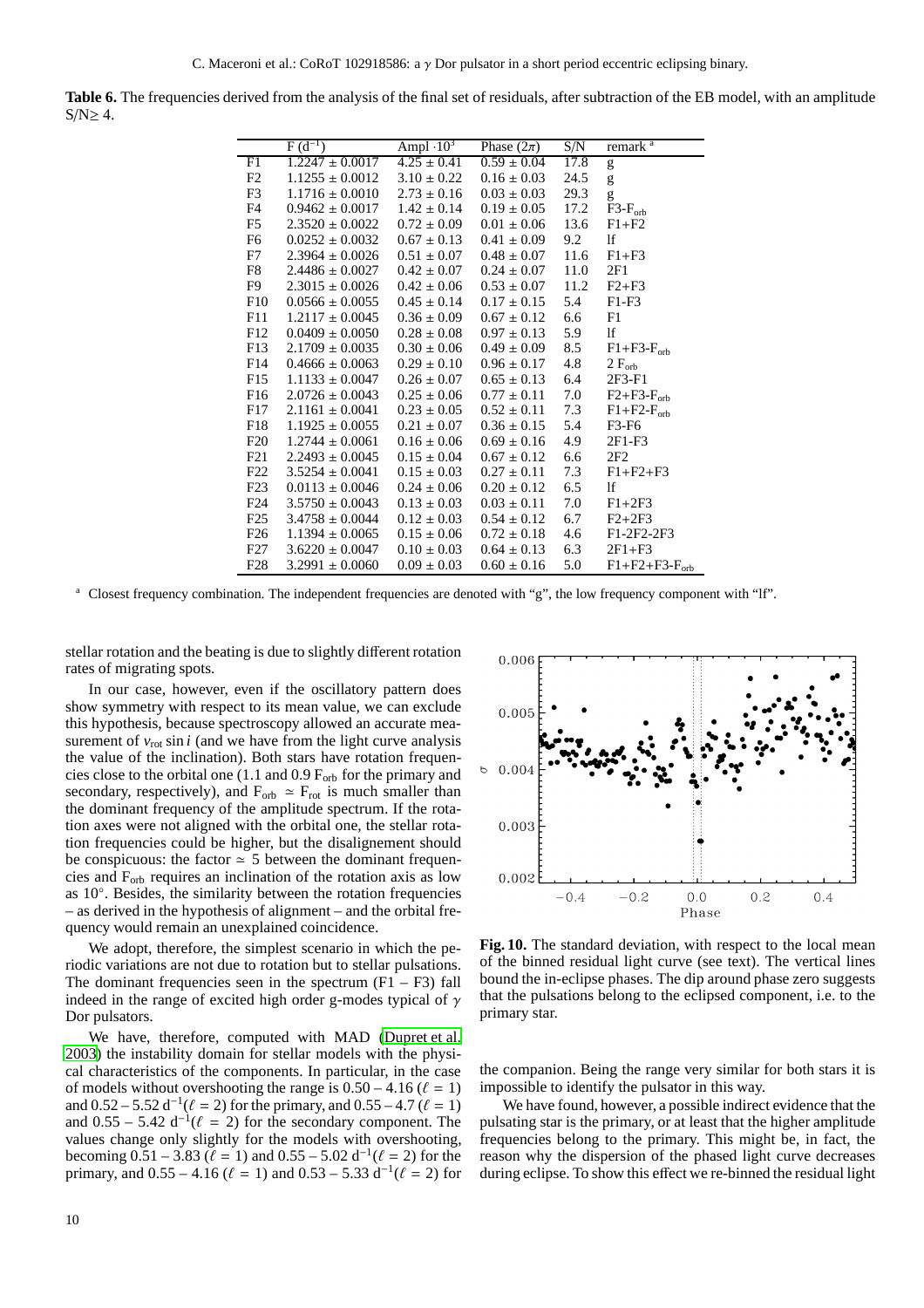curve (after subtraction of the best binary model) in 200 equal phase-bins and computed the local standard deviation, which is shown in Fig. [10](#page-9-1) as function of the orbital phase. There is an evident dip around phase zero. However, taking into account that we have only thirteen (narrow) minima in the whole light curve, implying a poor sampling of pulsation in eclipse, and that only a small fraction of the primary surface is out of view during a grazing eclipse, we think that this conclusion shall be taken with caution.

Most frequencies shown in Table [6](#page-9-0) can be re-conducted to a combination of the first three ones and the orbital frequency. The main features in the spectrum are three groups centered around F3, F5 and F22 (1.1716, 2.3520 and  $3.5254$  d<sup>-1</sup>, respectively). Each of those frequencies is the center of a structure with side peaks spaced by about 0.05  $d^{-1}$ . This fact could suggest an interpretation in terms of rotational splitting of the central frequency. In particular both F5 and F22 have two peaks each side (one in the case of F22 just below the significance threshold, Fig [9\)](#page-8-2). This occurence could be interpreted – at first sight – as quintuplets due the effect of rotation of an  $\ell = 2$  mode, which are considered the ones preferentially excited by tidal forces (e.g., [Kosovichev & Severnyj 1983](#page-11-54)).

There are, however, several arguments against this hypothesis. The first is, again, the known values of the component rotation. As the star is rotating slowly enough (its rotation frequency is 1.5 % of the critical value as defined by [Townsend \(2005\)](#page-11-55) and smaller than the dominant pulsation frequencies), the splitting can be expressed according to the first order approximation by [Ledoux \(1951\)](#page-11-56):

$$
\Delta F = \left(1 - \frac{1}{\ell(\ell+1)}\right) F_{\text{rot}} \tag{3}
$$

where  $\ell$  is the degree of the mode and  $F_{\text{rot}} = 0.253 \text{ d}^{-1}$  the rotation frequency. In our case, with  $\ell = 2$ ,  $\Delta F \approx 0.21$  d<sup>-1</sup>, i.e. about four times the measured value. In the case of a dipolar mode,  $\ell = 1$ , the resulting splitting of the corresponding triplet would be smaller but still ∼2.5 times larger than the derived value.

Even if we interpret the measured value as reflecting the average value of the stellar rotation (which is probably not rigid), we would end up with a star whose surface (observed) rotation rate is much faster than that of its interior. That might be the case of late-type (solar and later) components in close binaries, which might be spun up starting from a slow rotation regime as a consequence of angular momentum loss by magnetic braking and spin-orbit synchronization by tidal action. Depending on the core-surface coupling, the external layers could, in this case, rotate faster than the interior. The components of CoRoT 102918586 , however, are early F stars, so the previous scenario does not apply.

Besides, it has to be noticed that the actual value of the spacings F3-F2 and F1-F3 are not exactly 0.05 but rather 0.0461  $\pm$  $0.0016$  and  $0.0531 \pm 0.0020$ , respectively and, again on the basis of the slow rotation, one would expect symmetrical peaks.

Last, but not least, there exists an alternative and more convincing interpretation of the central frequencies as combinations: F5 is closer to F1+F2 than to 2F3 and F22 to F1+F2+F3. The remarks in Table [6](#page-9-0) correspond to the best matching combinations. So we can safely conclude that the patterns in Fig. [9](#page-8-2) are not related to stellar rotation.

The comparison of the frequency spectrum with those of other γ Dor stars, observed by CoRoT and *Kepler*, suggests that the pattern we see is quite common in (presumably) single stars as well (see, e.g., [Balona et al. 2011;](#page-11-52) [Hareter et al. 2010](#page-11-57)). For

instance, the light curve<sup>[2](#page-10-0)</sup> of CoRoT 102732872 (an F3V star, pulsating with a main frequency of 1.09  $d^{-1}$ ) closely resembles that of CoRoT 102918586 after removal of the EB contribution. The former star is one of the few  $\gamma$  Dor which, according to [Hareter et al.](#page-11-57) [\(2010\)](#page-11-57), shows a pattern of regularly spaced peaks in period (as expected in the case of high-order g-modes). We computed, therefore, the mean period spacing of the three independent frequencies,  $\Delta P = 0.0360 \pm 0.0011$  (or 3110<sup>s</sup> ± 90<sup>s</sup>) and compared it with the theoretical asymptotic period spacing of the  $\ell = 1$  high-order g-modes, as expected for the stellar parameters from Table [3](#page-4-0) and Section [6.](#page-7-0)

The computed range of period spacing for the primary star, relative to the stellar models in the age interval derived in Section [6,](#page-7-0) is 3070-3200<sup>s</sup> for the models without overshooting, and 3300-3390<sup>s</sup> for those with  $\alpha_{\text{OV}} = 0.2$ . For the secondary star the values are, respectively 2800- 3030<sup>s</sup> and 3160 - 3300<sup>s</sup>. A consistent interpretation is, therefore, that the observed pattern is due to non-radial dipolar pulsations of the primary component.

## **8. Discussion and conclusions**

CoRoT 102918586 is the first  $\gamma$  Dor in an eclipsing binary for which it was possible to collect observations of such a quality to allow a very detailed study,which provided both an accurate determination of the physical parameters and of the pulsational properties. Masses and radii have uncertainties  $\leq 1\%$ , the effective temperatures of 1.5 % and the derived age, turned out to be 600 Myr, within a range of  $\sim 100$  Myr.

Our results depict the system as a young eccentric binary formed by two similar MS star (the mass ratio is 0.9), the single eclipse is just due to the orientation of the binary orbit in space and the primary component is at the origin of the observed  $\gamma$  Dor pulsations. We cannot completely exclude that the similar secondary component pulsates as well, but we suggest the dominant pulsation frequencies belong to the primary, on the basis of the measured decrease of the pulsation amplitude during the eclipse.

Spectra disentangling of the FEROS spectra allowed to derive the effective temperatures and the component chemical abundances, which turned out to be close to solar. The abundance pattern for the  $\gamma$  Dor pulsating stars was studied by [Bruntt et al.](#page-11-58) [\(2008\)](#page-11-58), and more recently by [Tkachenko et al.](#page-11-59) [\(2012](#page-11-59)), particularly in regard to the links with the chemically peculiar  $\lambda$  Boo and Am-type stars suggested by [Gray & Kaye](#page-11-60) [\(1999](#page-11-60)) and [Sadakane \(2006](#page-11-61)). Their comprehensive detailed abundance analysis did not reveal any sign of chemical peculiarities in their sample of  $\gamma$  Dor stars, yielding the conclusion that the metallicity is quite close to the solar value. Previously, on the basis of the Strömgren photometric  $m_1$  index, [Handler \(1999\)](#page-11-62) as well noted that all the  $\gamma$  Dor candidates in his sample had metallicities close to the solar value. Our finding for the  $\gamma$  Dor pulsating component in the binary system CoRoT 102918586 corroborates this general conclusion.

The results of our asteroseismic study are limited by the lack of calibrated multicolor photometry in CoRoT and/or of spectroscopy of sufficiently high S/N to allow to study line profile variations due to pulsation (unfeasible given the system magnitude). As a consequence, we could not completely identify the pulsation modes. On the other hand, from the comparison of the period splitting with the theoretically expected values, we have

<span id="page-10-0"></span><sup>2</sup> The light curve and its plot are available from the public section of the CoRoT-N2 archive at the CoRoT Data Center (IAS): http://[idoc-corot.ias.u-psud.fr](http://idoc-corot.ias.u-psud.fr/)/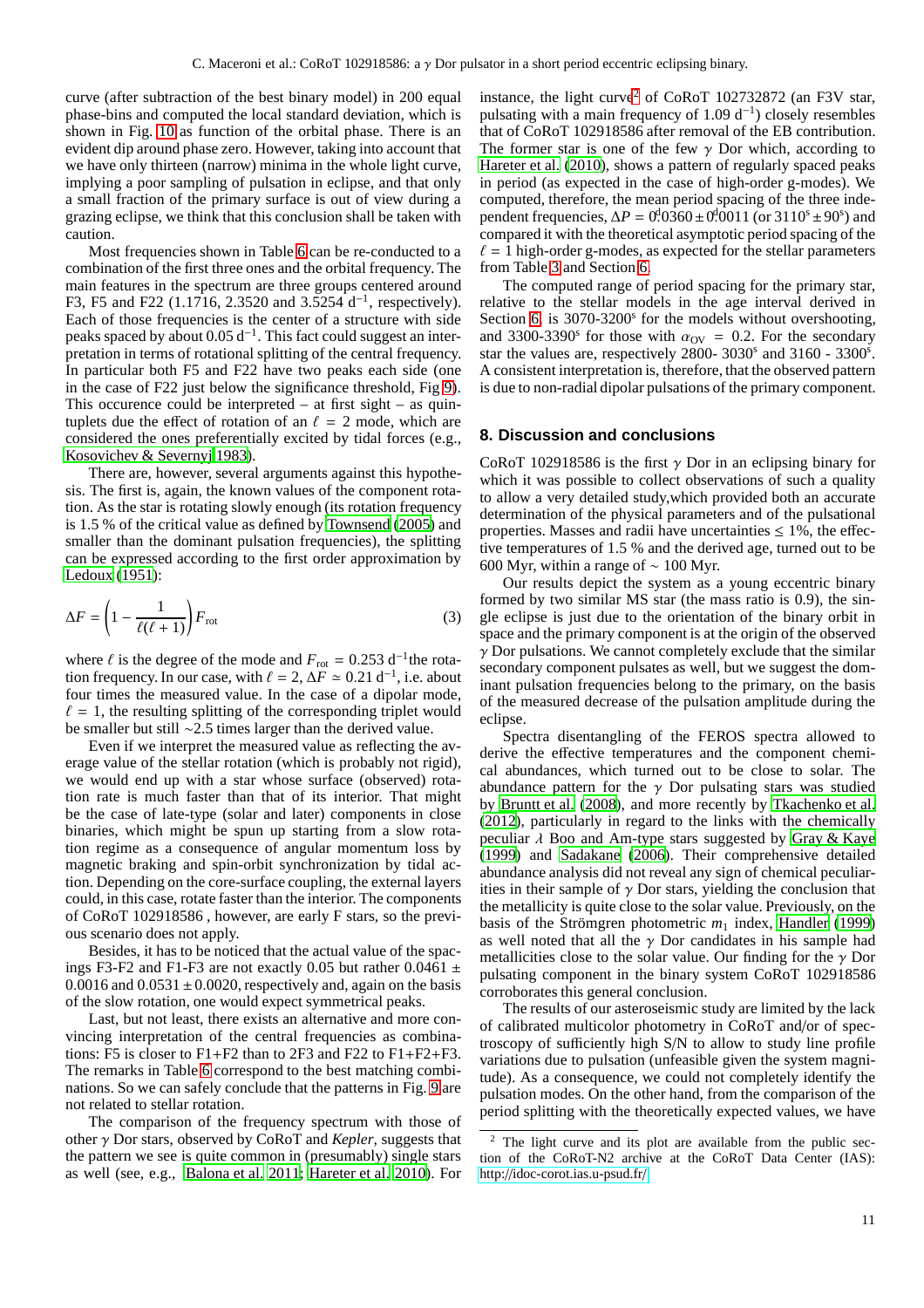at least indications that the primary component is pulsating in a  $\ell = 1$  mode. Those are not the modes preferentially excited by tidal forces, which have been detected (or suggested) in in other cases. [Handler et al.](#page-11-63) [\(2002\)](#page-11-63) propose that a number of frequencies, exact multiple of the orbital frequency, found in the  $\gamma$  Dor component of HD 209295 (a single-lined spectroscopic binary) could be triggered by tidal interaction. Another case is that of HD 174884 [\(Maceroni et al. 2009\)](#page-11-1), an eccentric eclipsing binary formed by two B-type stars.

In CoRoT 102918586 , however, we find little or no influence of binarity on the pulsations: the pulsation pattern is very similar to that of single  $\gamma$  Dor's and the only sign of the orbital motion is found in the beating of the orbital frequency with the dominant ones. This might be due to a weak tidal interaction: our system is less eccentric than the above-mentioned ones, has a longer period, and the components have smaller fractional radii (by a factor of ∼ 1/2 with respect to HD 174884 and even smaller in the case of HD 209295, whose components radii – however – can only be estimated). One expects, therefore, a weaker tidal torque, as this is very strongly dependent on the star fractional radius (e.g., [Zahn 2005](#page-11-64)).

The final model of the system, characterized by an internal consistency among the results from different data set and treatments, proves the success of the iterative method used to separate pulsations from the eclipsing binary light curve. That was not obvious, and we do not think that this result is generally valid, because eclipses certainly modify the observed oscillatory pattern, while we subtracted the same oscillations at all phases. A reason of the success in this case is that we dealt with a grazing eclipse, which decreases the determinacy of the light curve solution but makes this particular problem less severe.

A straightforward, first-order, correction could be to weight the pulsation amplitude with the contribution to the total light of the pulsating component during eclipses, but the definite solution is the inclusion of non-radial pulsation in the binary model, taking into account the deformation of the surfaces by non-radial pulsations and the consequent brightness variation. That is however a challenging task, as we do not know a priori in which modes the star oscillates, and adding the parameters governing the oscillations to the minimization procedure greatly increases its complexity (and its unicity problems).

*Acknowledgements.* This work is partly based on public CoRoT data and we are very grateful to the CoRoT scientific team for making available the mission results in the CoRoT archives.

We thank Artie Hatzes, P.I. of the echelle-spectroscopy program at McDonald Observatory, for including our binary in their list of CoRoT exoplanet targets, Jonas Debosscher for providing the results of the classification of CoRoT variables, and Hans Deeg for checking the level of contamination of our target. We would also like to express our gratitude to Andrej Prša for making publicly available and maintaining PHOEBE (and for his constant, patient, support) and to Marc Antoine Dupret for making available his code MAD. Finally, we thank Markus Hareter, Conny Aerts and Maryline Briquet for suggestions and fruitful discussions, and the unknown referee for constructive criticisms.

We acknowledge the generous financial support by: the Istituto Nazionale di Astrofisica (INAF) under PRIN-2010 *Asteroseismology: looking inside the stars with space- and ground-based observations* (CM, MR) and the Agenzia Spaziale Italiana (ASI) in the frame of the ESS program (CM); the Belgian PRODEX Office under contract C90199 *CoRoT Data Exploitation* (JM) ; the German DLR under grant 50OW0204 (DG); the Croatian MZOS under research grant 119- 0000000-3135 (KP).

This research has made use of the Exo-Dat database, operated at LAM-OAMP, Marseille, France, on behalf of the CoRoT/Exoplanet program and of the SIMBAD database, operated at CDS, Strasbourg, France.

# **References**

<span id="page-11-48"></span>Angulo, C. 1999, in American Institute of Physics Conference Series, Vol. 495, 365–366

<span id="page-11-52"></span><span id="page-11-13"></span>Auvergne, M., Bodin, P., Boisnard, L., et al. 2009, A&A, 506, 411

- Balona, L. A., Guzik, J. A., Uytterhoeven, K., et al. 2011, MNRAS, 415, 3531
- <span id="page-11-50"></span>Böhm-Vitense, E. 1958, Zeitschrift fur Astrophysik, 46, 108
- <span id="page-11-16"></span>Breger, M., Stich, J., Garrido, R., et al. 1993, A&A, 271, 482
- <span id="page-11-58"></span>Bruntt, H., De Cat, P., & Aerts, C. 2008, A&A, 478, 487
- <span id="page-11-14"></span>Carone, L., Gandolfi, D., Cabrera, J., et al. 2012, A&A, 538, A112
- <span id="page-11-38"></span>Castelli, F., Gratton, R. G., & Kurucz, R. L. 1997, A&A, 318, 841
- <span id="page-11-40"></span>Charbonneau, P. 1995, ApJS, 101, 309
- <span id="page-11-29"></span>Clausen, J. V., Torres, G., Bruntt, H., et al. 2008, A&A, 487, 1095
- <span id="page-11-2"></span>Damiani, C., Maceroni, C., Cardini, D., et al. 2010, Ap&SS, 328, 91
- <span id="page-11-4"></span>Debosscher, J., Sarro, L. M., López, M., et al. 2009, A&A, 506, 519
- <span id="page-11-21"></span>Deeg, H. J., Gillon, M., Shporer, A., et al. 2009, A&A, 506, 343
- <span id="page-11-9"></span>Deleuil, M., Meunier, J. C., Moutou, C., et al. 2009, AJ, 138, 649
- <span id="page-11-53"></span><span id="page-11-6"></span>Dupret, M.-A., De Ridder, J., De Cat, P., et al. 2003, A&A, 398, 677 Dupret, M.-A., Grigahcène, A., Garrido, R., Gabriel, M., & Scuflaire, R. 2005, A&A, 435, 927
- <span id="page-11-47"></span>Ferguson, J. W., Alexander, D. R., Allard, F., et al. 2005, ApJ, 623, 585
- <span id="page-11-49"></span>Formicola, A., Imbriani, G., Costantini, H., et al. 2004, Physics Letters B, 591, 61

<span id="page-11-28"></span>Frémat, Y., Lampens, P., & Hensberge, H. 2005, MNRAS, 356, 545

- <span id="page-11-60"></span>Gray, R. O. & Kaye, A. B. 1999, AJ, 118, 2993
- <span id="page-11-42"></span>Grevesse, N. & Noels, A. 1993, in La Formation des Éléments Chimiques, ed. B. Hauck, S. Paltani, & D. Raboud (AVCP, Lausanne), 205–257
- <span id="page-11-11"></span>Guenther, E. W., Gandolfi, D., Sebastian, D., et al. 2012, A&A, 543, A125
- <span id="page-11-5"></span>Guzik, J. A., Kaye, A. B., Bradley, P. A., Cox, A. N., & Neuforge, C. 2000, ApJ, 542, L57
- <span id="page-11-25"></span>Hadrava, P. 1995, A&AS, 114, 393
- Handler, G. 1999, MNRAS, 309, L19
- <span id="page-11-63"></span><span id="page-11-62"></span>Handler, G., Balona, L. A., Shobbrook, R. R., et al. 2002, MNRAS, 333, 262
- <span id="page-11-30"></span>Hareter, M., Kochukhov, O., Lehmann, H., et al. 2008, A&A, 492, 185
- 
- <span id="page-11-57"></span>Hareter, M., Reegen, P., Miglio, A., et al. 2010, ArXiv e-prints
- <span id="page-11-7"></span>Henry, G. W., Fekel, F. C., & Henry, S. M. 2007, AJ, 133, 1421
- <span id="page-11-34"></span>Hensberge, H., Ilijić, S., & Torres, K. B. V. 2008, A&A, 482, 1031
- <span id="page-11-26"></span>Hensberge, H., Pavlovski, K., & Verschueren, W. 2000, A&A, 358, 553
- <span id="page-11-19"></span>Holmberg, J., Nordström, B., & Andersen, J. 2007, A&A, 475, 519
- <span id="page-11-8"></span>Ibanoğlu, C., Taş, G., Sipahi, E., & Evren, S. 2007, MNRAS, 376, 573
- <span id="page-11-46"></span>Iglesias, C. A. & Rogers, F. J. 1996, ApJ, 464, 943
- <span id="page-11-33"></span>Ilijic, S., Hensberge, H., Pavlovski, K., & Freyhammer, L. M. 2004, ASP Conf. Ser., 318, 111
- <span id="page-11-51"></span>Kallinger, T., Reegen, P., & Weiss, W. W. 2008, A&A, 481, 571
- <span id="page-11-54"></span>Kosovichev, A. G. & Severnyj, A. B. 1983, Pis ma Astronomicheskii Zhurnal, 9, 424
- <span id="page-11-56"></span>Ledoux, P. 1951, ApJ, 114, 373
- <span id="page-11-15"></span>Lenz, P. & Breger, M. 2005, Communications in Asteroseismology, 146, 53
- <span id="page-11-10"></span>Maceroni, C., Cardini, D., Damiani, C., et al. 2010, ArXiv e-prints, 1004.1525
- <span id="page-11-1"></span>Maceroni, C., Montalb´an, J., Michel, E., et al. 2009, A&A, 508, 1375
- <span id="page-11-23"></span>Maceroni, C. & Rucinski, S. M. 1997, PASP, 109, 782
- <span id="page-11-18"></span>Nidever, D. L., Marcy, G. W., Butler, R. P., Fischer, D. A., & Vogt, S. S. 2002, ApJS, 141, 503
- <span id="page-11-27"></span>Pavlovski, K. & Hensberge, H. 2005, A&A, 439, 309
- <span id="page-11-35"></span>Pavlovski, K. & Hensberge, H. 2010, ASP Conf. Ser., 435, 207
- <span id="page-11-31"></span>Pavlovski, K. & Southworth, J. 2009, MNRAS, 394, 1519
- <span id="page-11-36"></span>Pavlovski, K. & Southworth, J. 2012, IAU Symp., 282, 359
- <span id="page-11-43"></span>Pourbaix, D., Tokovinin, A. A., Batten, A. H., et al. 2004, A&A, 424, 727
- <span id="page-11-22"></span>Press, W. H., Teukolsky, S. A., Vetterling, W. T., & Flannery, B. P. 1992, Numerical Recipes in FORTRAN, The Art of Scientific Computing (Cambridge University Press)
- <span id="page-11-17"></span>Prša, A. & Zwitter, T. 2005, ApJ, 628, 426
- <span id="page-11-45"></span>Rogers, F. J. & Nayfonov, A. 2002, ApJ, 576, 1064
- <span id="page-11-61"></span>Sadakane, K. 2006, PASJ, 58, 1023
- 
- <span id="page-11-44"></span>Scuflaire, R., Théado, S., Montalbán, J., et al. 2008, Ap&SS, 316, 83
- <span id="page-11-12"></span>Sebastian, D., Guenther, E. W., Schaffenroth, V., et al. 2012, A&A, 541, A34
- <span id="page-11-24"></span>Simon, K. P. & Sturm, E. 1992, A&A, 281, 286
- <span id="page-11-41"></span>Smalley, B. 2005, Memorie della Societa Astronomica Italiana Supplementi, 8, 130
- <span id="page-11-39"></span>Smalley, B., Smith, M. G., & Dworetsky, M. L. 1997, UCLSYN: users manual, The University College of London
- <span id="page-11-3"></span>Sokolovsky, K., Maceroni, C., Hareter, M., et al. 2010, Communications in Asteroseismology, 161, 55
- <span id="page-11-0"></span>Southworth, J., Smalley, B., Maxted, P. F. L., Claret, A., & Etzel, P. B. 2005, MNRAS, 363, 529
- <span id="page-11-37"></span>Tamajo, E., Pavlovski, K., & Southworth, J. 2011, A&A, 526, A76
- <span id="page-11-32"></span>Tkachenko, A., Lehmann, H., & Mkrtichian, D. E. 2009, A&A, 504, 991
- <span id="page-11-59"></span>Tkachenko, A., Lehmann, H., Smalley, B., Debosscher, J., & Aerts, C. 2012, MNRAS, 422, 2960
- <span id="page-11-55"></span>Townsend, R. H. D. 2005, MNRAS, 360, 465
- <span id="page-11-20"></span>von Zeipel, H. 1924, MNRAS, 84, 665
- <span id="page-11-64"></span>Zahn, J.-P. 2005, in Astronomical Society of the Pacific Conference Series,